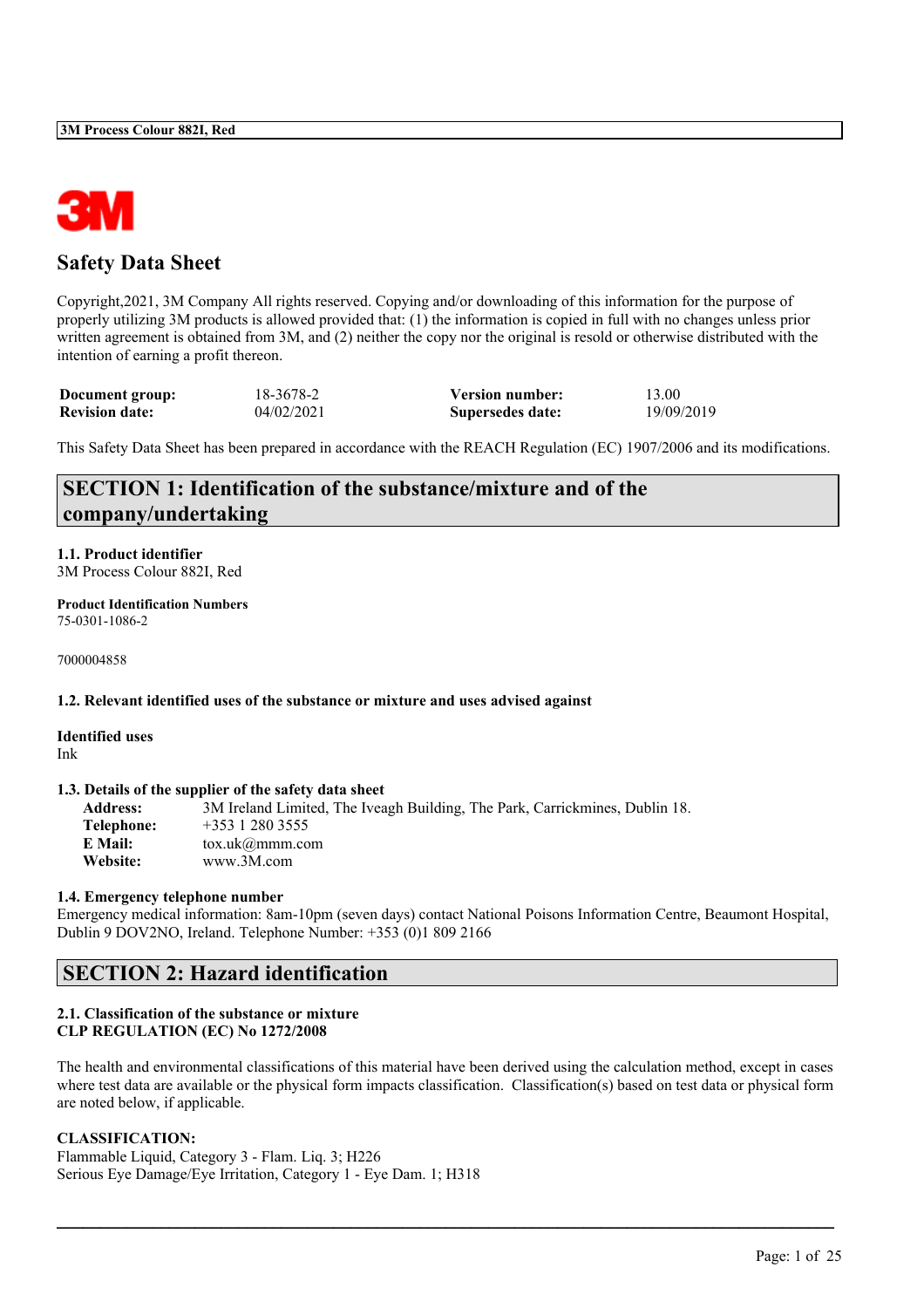Skin Sensitization, Category 1A - Skin Sens. 1A; H317 Carcinogenicity, Category 1A - Carc. 1A; H350i Hazardous to the Aquatic Environment (Chronic), Category 2 - Aquatic Chronic 2; H411

For full text of H phrases, see Section 16.

### **2.2. Label elements CLP REGULATION (EC) No 1272/2008**

### **SIGNAL WORD**

DANGER.

### **Symbols**

GHS02 (Flame) |GHS05 (Corrosion) |GHS07 (Exclamation mark) |GHS08 (Health Hazard) |GHS09 (Environment) |

### **Pictograms**



| Ingredients:                   |            |                 |            |
|--------------------------------|------------|-----------------|------------|
| Ingredient                     | CAS Nbr    | EC No.          | $\%$ by Wt |
| cyclohexanone                  | $108-94-1$ | $203 - 631 - 1$ | $3 - 7$    |
| n-butyl methacrylate           | 97-88-1    | $202 - 615 - 1$ | ${}_{0.4}$ |
| 2,3-Epoxypropyl neodecanoate   | 26761-45-5 | 247-979-2       | ${}_{0.2}$ |
| Naphthenic acids               | 1338-24-5  | 215-662-8       | ${}_{0.2}$ |
| Naphthenic acids, nickel salts | 61788-71-4 | $263 - 000 - 1$ | ${}_{0.2}$ |
|                                |            |                 |            |

### **HAZARD STATEMENTS:**

| H <sub>226</sub> | Flammable liquid and vapour.         |
|------------------|--------------------------------------|
| H318             | Causes serious eye damage.           |
| H317             | May cause an allergic skin reaction. |
| H350i            | May cause cancer by inhalation.      |
|                  |                                      |

H411 Toxic to aquatic life with long lasting effects.

### **PRECAUTIONARY STATEMENTS**

| <b>Prevention:</b>   |                                                                                                                                     |  |
|----------------------|-------------------------------------------------------------------------------------------------------------------------------------|--|
| P <sub>201</sub>     | Obtain special instructions before use.                                                                                             |  |
| P <sub>2</sub> 10    | Keep away from heat, hot surfaces, sparks, open flames and other ignition sources. No smoking.                                      |  |
| P <sub>273</sub>     | Avoid release to the environment.                                                                                                   |  |
| P <sub>280</sub> I   | Wear protective gloves, eye/face protection, and respiratory protection.                                                            |  |
| <b>Response:</b>     |                                                                                                                                     |  |
| $P305 + P351 + P338$ | IF IN EYES: Rinse cautiously with water for several minutes. Remove contact lenses, if<br>present and easy to do. Continue rinsing. |  |
| P310                 | Immediately call a POISON CENTRE or doctor/physician.                                                                               |  |

 $\mathcal{L}_\mathcal{L} = \mathcal{L}_\mathcal{L} = \mathcal{L}_\mathcal{L} = \mathcal{L}_\mathcal{L} = \mathcal{L}_\mathcal{L} = \mathcal{L}_\mathcal{L} = \mathcal{L}_\mathcal{L} = \mathcal{L}_\mathcal{L} = \mathcal{L}_\mathcal{L} = \mathcal{L}_\mathcal{L} = \mathcal{L}_\mathcal{L} = \mathcal{L}_\mathcal{L} = \mathcal{L}_\mathcal{L} = \mathcal{L}_\mathcal{L} = \mathcal{L}_\mathcal{L} = \mathcal{L}_\mathcal{L} = \mathcal{L}_\mathcal{L}$ 

**SUPPLEMENTAL INFORMATION:**

### **Supplemental Precautionary Statements:**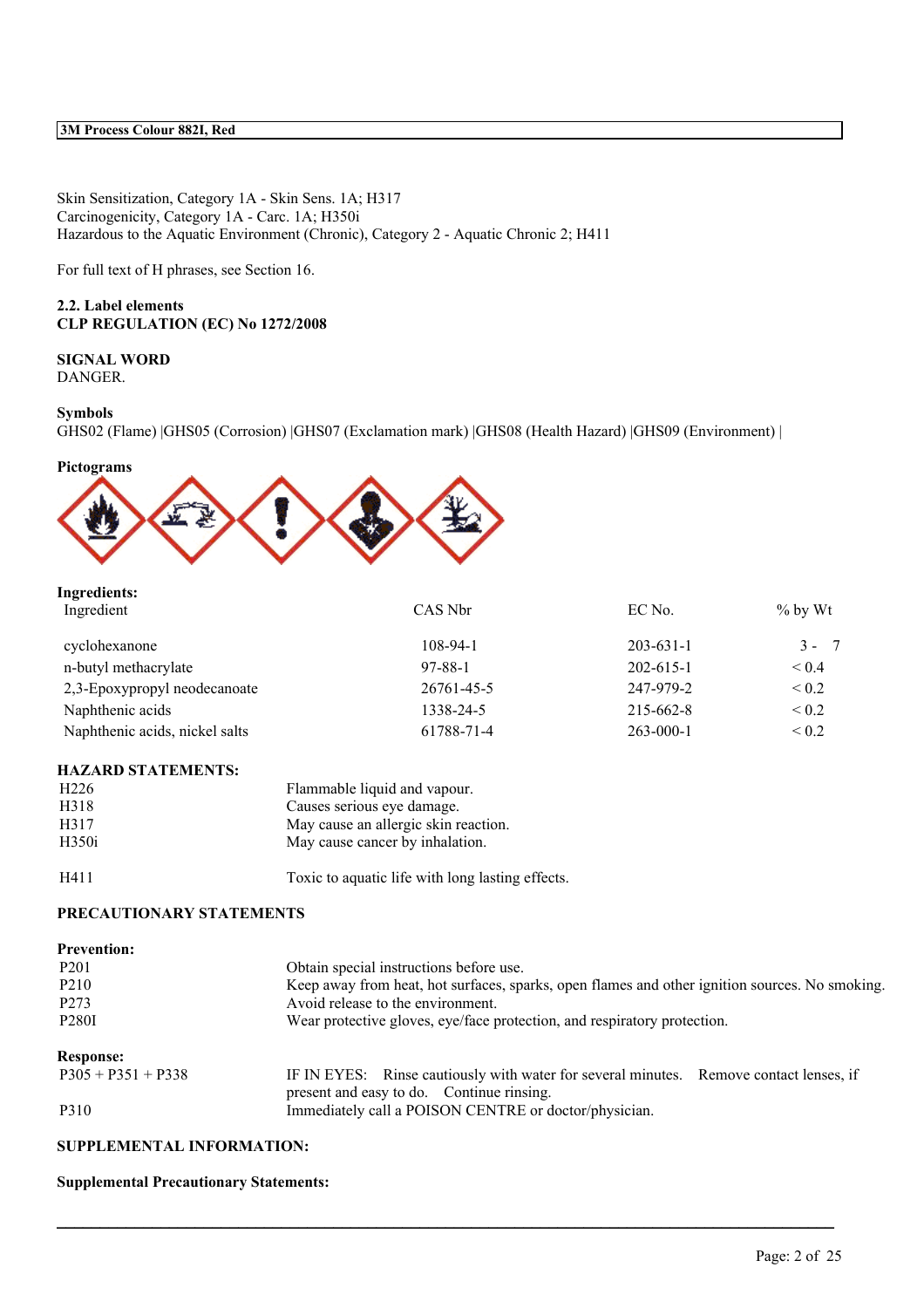Restricted to professional users.

32% of the mixture consists of components of unknown acute oral toxicity. 32% of the mixture consists of components of unknown acute dermal toxicity. 80% of the mixture consists of components of unknown acute inhalation toxicity. Contains 32% of components with unknown hazards to the aquatic environment.

### **2.3. Other hazards**

Contains a substance that meets the criteria for PBT according to Regulation (EC) No 1907/2006, Annex XIII

## **SECTION 3: Composition/information on ingredients**

### **3.1. Substances**

Not applicable

### **3.2. Mixtures**

| Ingredient                                                                 | Identifier(s)                                                                | $\frac{0}{0}$                       | <b>Classification according to Regulation</b><br>(EC) No. 1272/2008 [CLP]                                                                                                                                                     |
|----------------------------------------------------------------------------|------------------------------------------------------------------------------|-------------------------------------|-------------------------------------------------------------------------------------------------------------------------------------------------------------------------------------------------------------------------------|
| Propanol, $1$ (or 2)-(2-<br>methoxymethylethoxy)-, acetate                 | $\overline{\text{(CAS-No.)}}$ 88917-22-0<br>(REACH-No.) 01-<br>0000015637-64 | 70<br>$40 -$                        | Substance not classified as hazardous                                                                                                                                                                                         |
| Acrylic polymers                                                           | <b>Trade Secret</b>                                                          | $15 -$<br>40                        | Substance not classified as hazardous                                                                                                                                                                                         |
| cyclohexanone                                                              | (CAS-No.) 108-94-1<br>(EC-No.) 203-631-1<br>(REACH-No.) 01-<br>2119453616-35 | $\overline{3}$ –<br>$7\overline{ }$ | Flam. Liq. 3, H226<br>Acute Tox. 4, H332<br>Acute Tox. 4, H312<br>Acute Tox. 4, H302<br>Skin Irrit. 2, H315<br>Eye Dam. 1, H318                                                                                               |
| 2-methoxy-1-methylethyl acetate                                            | (CAS-No.) 108-65-6<br>(EC-No.) 203-603-9<br>(REACH-No.) 01-<br>2119475791-29 | $3 - 7$                             | Flam. Liq. 3, H226<br><b>STOT SE 3, H336</b>                                                                                                                                                                                  |
| Vinyl polymer                                                              | <b>Trade Secret</b>                                                          | $1 - 5$                             | Substance not classified as hazardous                                                                                                                                                                                         |
| Organic pigment (New Jersey Trade<br>Secret Registry # 04499600-5245P)     | <b>Trade Secret</b>                                                          | $\overline{5}$<br>$1 -$             | Substance not classified as hazardous                                                                                                                                                                                         |
| xylene                                                                     | (CAS-No.) 1330-20-7<br>(EC-No.) 215-535-7                                    | $0.5 -$                             | 1.5 Flam. Liq. 3, H226<br>Acute Tox. 4, H332<br>Acute Tox. 4, H312<br>Skin Irrit. 2, H315<br>Nota C<br>Asp. Tox. 1, H304<br>Eye Irrit. 2, H319<br><b>STOT SE 3, H335</b><br><b>STOT RE 2, H373</b><br>Aquatic Chronic 3, H412 |
| 3-dodecyl-1- $(2,2,6,6$ -tetramethyl-4-<br>piperidyl)pyrrolidine-2,5-dione | (CAS-No.) 79720-19-7<br>(EC-No.) 279-242-6                                   | ${}_{0.6}$                          | Skin Corr. 1A, H314<br>Eye Dam. 1, H318<br>STOT SE 3, H335<br>Aquatic Acute 1, H400, M=10<br>Aquatic Chronic 1, H410, M=10                                                                                                    |
| n-butyl methacrylate                                                       | $(CAS-No.)$ 97-88-1<br>(EC-No.) 202-615-1                                    | ${}_{0.4}$                          | Flam. Liq. 3, H226<br>Skin Irrit. 2, H315<br>Eye Irrit. 2, H319                                                                                                                                                               |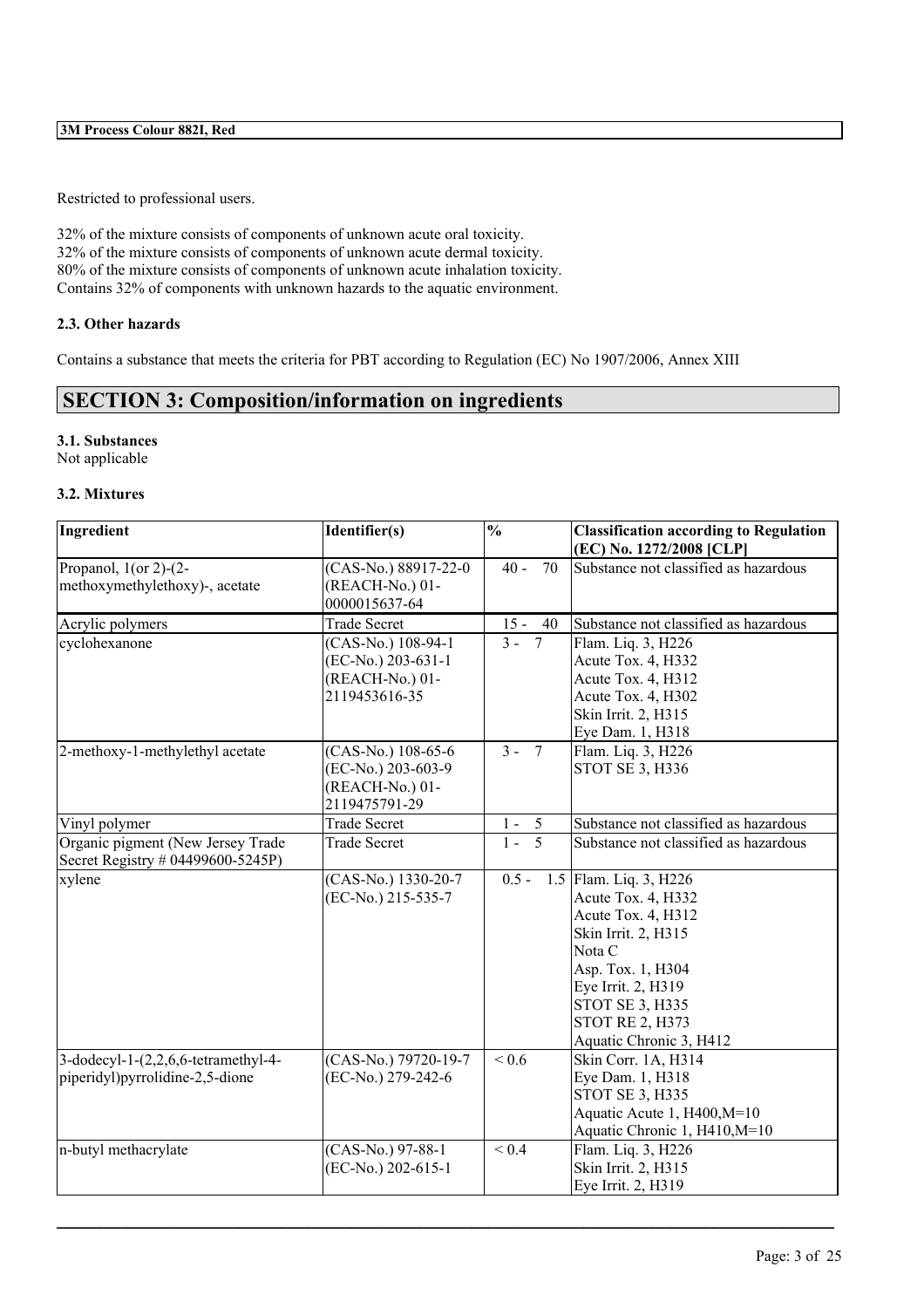|                                |                                              |            | Skin Sens. 1B, H317<br><b>STOT SE 3, H335</b><br>Nota D                                                                                                                                       |
|--------------------------------|----------------------------------------------|------------|-----------------------------------------------------------------------------------------------------------------------------------------------------------------------------------------------|
| toluene                        | (CAS-No.) 108-88-3<br>(EC-No.) 203-625-9     | ${}_{0.3}$ | Flam. Liq. 2, H225<br>Asp. Tox. 1, H304<br>Skin Irrit. 2, H315<br>Repr. 2, H361d<br>STOT SE 3, H336<br><b>STOT RE 2, H373</b><br>Aquatic Chronic 3, H412                                      |
| 2,3-Epoxypropyl neodecanoate   | (CAS-No.) 26761-45-5<br>(EC-No.) 247-979-2   | ${}_{0.2}$ | Skin Sens. 1, H317<br>Muta. 2, H341<br>Aquatic Chronic 2, H411                                                                                                                                |
| Naphthenic acids, nickel salts | (CAS-No.) 61788-71-4<br>$(EC-No.) 263-000-1$ | ${}_{0.2}$ | Acute Tox. 4, H302<br>Resp. Sens. 1, H334<br>Skin Sens. 1, H317<br>Muta. 2, H341<br>Carc. 1A, H350i<br><b>STOT RE 1, H372</b><br>Aquatic Acute 1, H400, M=10<br>Aquatic Chronic 1, H410, M=10 |
| Naphthenic acids               | (CAS-No.) 1338-24-5<br>(EC-No.) 215-662-8    | ${}_{0.2}$ | Eye Irrit. 2, H319<br>Skin Sens. 1A, H317<br>Repr. 2, H361d                                                                                                                                   |

Please see section 16 for the full text of any H statements referred to in this section

For information on ingredient occupational exposure limits or PBT or vPvB status, see sections 8 and 12 of this SDS

### **SECTION 4: First aid measures**

### **4.1. Description of first aid measures**

#### **Inhalation**

Remove person to fresh air. If you feel unwell, get medical attention.

#### **Skin contact**

Immediately wash with soap and water. Remove contaminated clothing and wash before reuse. If signs/symptoms develop, get medical attention.

#### **Eye contact**

Immediately flush with large amounts of water for at least 15 minutes. Remove contact lenses if easy to do. Continue rinsing. Immediately get medical attention.

### **If swallowed**

Rinse mouth. If you feel unwell, get medical attention.

### **4.2. Most important symptoms and effects, both acute and delayed**

The most important symptoms and effects based on the CLP classification include: Allergic skin reaction (redness, swelling, blistering, and itching). Serious damage to the eyes (corneal cloudiness, severe pain, tearing, ulcerations, and significantly impaired or loss of vision).

 $\mathcal{L}_\mathcal{L} = \mathcal{L}_\mathcal{L} = \mathcal{L}_\mathcal{L} = \mathcal{L}_\mathcal{L} = \mathcal{L}_\mathcal{L} = \mathcal{L}_\mathcal{L} = \mathcal{L}_\mathcal{L} = \mathcal{L}_\mathcal{L} = \mathcal{L}_\mathcal{L} = \mathcal{L}_\mathcal{L} = \mathcal{L}_\mathcal{L} = \mathcal{L}_\mathcal{L} = \mathcal{L}_\mathcal{L} = \mathcal{L}_\mathcal{L} = \mathcal{L}_\mathcal{L} = \mathcal{L}_\mathcal{L} = \mathcal{L}_\mathcal{L}$ 

### **4.3. Indication of any immediate medical attention and special treatment required**

Not applicable.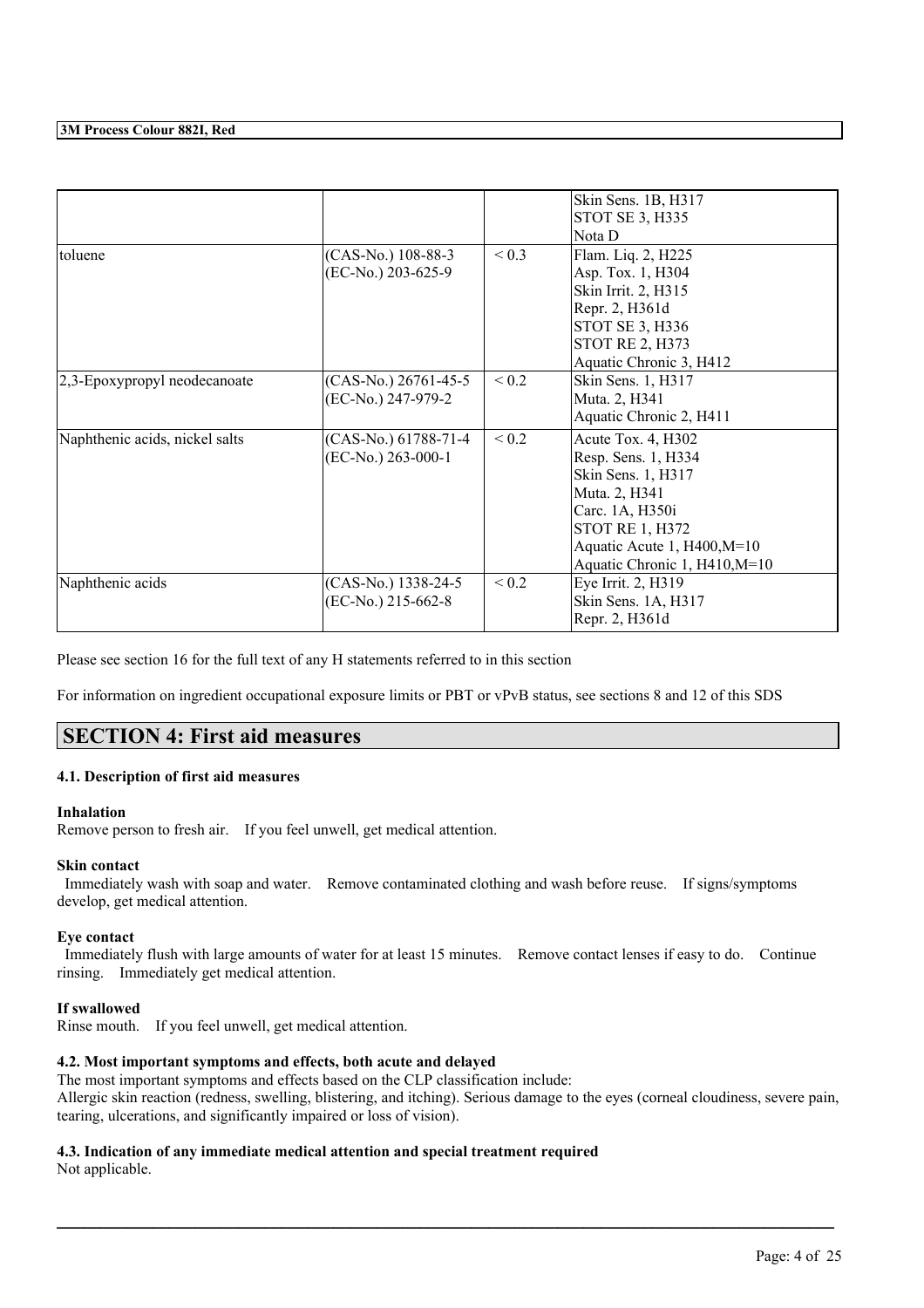### **SECTION 5: Fire-fighting measures**

### **5.1. Extinguishing media**

In case of fire: Use a fire fighting agent suitable for flammable liquids such as dry chemical or carbon dioxide to extinguish.

### **5.2. Special hazards arising from the substance or mixture**

Closed containers exposed to heat from fire may build pressure and explode.

### **Hazardous Decomposition or By-Products**

| <b>Substance</b>  | Condition          |
|-------------------|--------------------|
| Hydrocarbons.     | During combustion. |
| Carbon monoxide   | During combustion. |
| Carbon dioxide.   | During combustion. |
| Hydrogen Chloride | During combustion. |
|                   |                    |

### **5.3. Advice for fire-fighters**

Water may not effectively extinguish fire; however, it should be used to keep fire-exposed containers and surfaces cool and prevent explosive rupture. When fire fighting conditions are severe and total thermal decomposition of the product is possible, wear full protective clothing, including helmet, self-contained, positive pressure or pressure demand breathing apparatus,tunic and trousers (leggings),bands around arms, waist and legs, face mask, and protective covering for exposed areas of the head. Wear full protective clothing, including helmet, self-contained, positive pressure or pressure demand breathing apparatus, bunker coat and pants, bands around arms, waist and legs, face mask, and protective covering for exposed areas of the head.

### **SECTION 6: Accidental release measures**

### **6.1. Personal precautions, protective equipment and emergency procedures**

Evacuate area. Keep away from heat/sparks/open flames/hot surfaces. - No smoking. Use only non-sparking tools. Ventilate the area with fresh air. For large spill, or spills in confined spaces, provide mechanical ventilation to disperse or exhaust vapours, in accordance with good industrial hygiene practice. Warning! A motor could be an ignition source and could cause flammable gases or vapours in the spill area to burn or explode. Refer to other sections of this SDS for information regarding physical and health hazards, respiratory protection, ventilation, and personal protective equipment.

### **6.2. Environmental precautions**

Avoid release to the environment. For larger spills, cover drains and build dykes to prevent entry into sewer systems or bodies of water.

### **6.3. Methods and material for containment and cleaning up**

Contain spill. Working from around the edges of the spill inward, cover with bentonite, vermiculite, or commercially available inorganic absorbent material. Mix in sufficient absorbent until it appears dry. Remember, adding an absorbent material does not remove a physical, health, or environmental hazard. Collect as much of the spilled material as possible using non-sparking tools. Place in a metal container approved for transportation by appropriate authorities. Clean up residue with an appropriate solvent selected by a qualified and authorised person. Ventilate the area with fresh air. Read and follow safety precautions on the solvent label and Safety Data Sheet. Seal the container. Dispose of collected material as soon as possible.

### **6.4. Reference to other sections**

Refer to Section 8 and Section 13 for more information

### **SECTION 7: Handling and storage**

### **7.1. Precautions for safe handling**

Avoid inhalation of thermal decomposition products. For industrial/occupational use only. Not for consumer sale or use. Do not handle until all safety precautions have been read and understood. Keep away from heat/sparks/open flames/hot surfaces. - No smoking. Use only non-sparking tools. Take precautionary measures against static discharge. Do not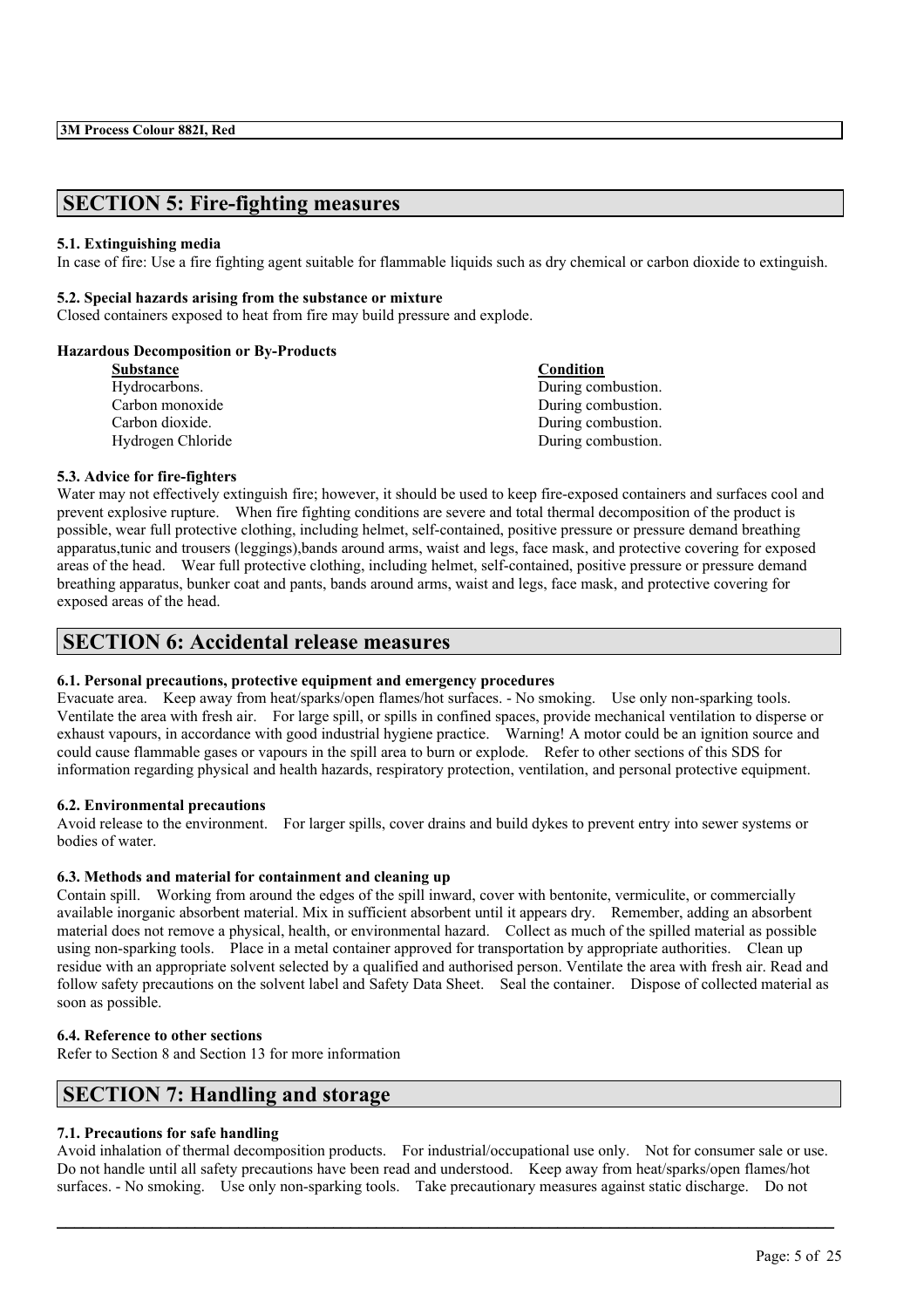breathe dust/fume/gas/mist/vapours/spray. Do not get in eyes, on skin, or on clothing. Do not eat, drink or smoke when using this product. Wash thoroughly after handling. Contaminated work clothing should not be allowed out of the workplace. Avoid release to the environment. Wash contaminated clothing before reuse. Avoid contact with oxidising agents (eg. chlorine, chromic acid etc.) Wear low static or properly grounded shoes. Use personal protective equipment (eg. gloves, respirators…) as required. To minimize the risk of ignition, determine applicable electrical classifications for the process using this product and select specific local exhaust ventilation equipment to avoid flammable vapour accumulation. Ground/bond container and receiving equipment if there is potential for static electricity accumulation during transfer.

### **7.2. Conditions for safe storage including any incompatibilities**

Store in a well-ventilated place. Keep cool. Keep container tightly closed. Store away from acids. Store away from oxidising agents.

### **7.3. Specific end use(s)**

See information in Section 7.1 and 7.2 for handling and storage recommendations. See Section 8 for exposure controls and personal protection recommendations.

### **SECTION 8: Exposure controls/personal protection**

#### **8.1 Control parameters**

### **Occupational exposure limits**

If a component is disclosed in section 3 but does not appear in the table below, an occupational exposure limit is not available for the component.

| Ingredient                                                              | <b>CAS Nbr</b> | Agency | Limit type                                                                   | <b>Additional comments</b> |
|-------------------------------------------------------------------------|----------------|--------|------------------------------------------------------------------------------|----------------------------|
| 2-methoxy-1-methylethyl acetate                                         | $108 - 65 - 6$ | UK HSC | TWA:274 mg/m3(50<br>ppm); $STEL:548$ mg/m $3(100$<br>ppm)                    | <b>SKIN</b>                |
| toluene                                                                 | 108-88-3       | UK HSC | TWA: 191 mg/m <sup>3</sup> (50 ppm);<br>STEL: $384 \text{ mg/m}^3$ (100 ppm) | <b>SKIN</b>                |
| cyclohexanone                                                           | 108-94-1       | UK HSC | TWA:41 mg/m3(10)<br>$ppm)$ ; STEL: 82 mg/m $3(20)$<br>ppm)                   | <b>SKIN</b>                |
| xylene                                                                  | 1330-20-7      | UK HSC | $TWA:220$ mg/m $3(50)$<br>ppm); $STEL:441$ mg/m $3(100$<br>ppm)              | <b>SKIN</b>                |
| Nickel, water-soluble inorganic<br>compounds, except nickel<br>carbonyl | 61788-71-4     | UK HSC | TWA $(as Ni): 0.1 mg/m3$                                                     | SKIN; Resp Sensitizer      |

carbonyl UK HSC : UK Health and Safety Commission TWA: Time-Weighted-Average STEL: Short Term Exposure Limit CEIL: Ceiling

#### **Biological limit values**

No biological limit values exist for any of the components listed in Section 3 of this safety data sheet.

| Ingredient              | Degradation | <b>Population</b> | Human exposure        | <b>DNEL</b>          |
|-------------------------|-------------|-------------------|-----------------------|----------------------|
|                         | Product     |                   | <b>pattern</b>        |                      |
| 2-methoxy-1-methylethyl |             | Worker            | Dermal, Long-term     | 796 mg/kg bw/d       |
| acetate                 |             |                   | exposure (8 hours),   |                      |
|                         |             |                   | Systemic effects      |                      |
| 2-methoxy-1-methylethyl |             | Worker            | Inhalation, Long-term | $275 \text{ mg/m}^3$ |
| acetate                 |             |                   | exposure (8 hours),   |                      |
|                         |             |                   | Systemic effects      |                      |

 $\mathcal{L}_\mathcal{L} = \mathcal{L}_\mathcal{L} = \mathcal{L}_\mathcal{L} = \mathcal{L}_\mathcal{L} = \mathcal{L}_\mathcal{L} = \mathcal{L}_\mathcal{L} = \mathcal{L}_\mathcal{L} = \mathcal{L}_\mathcal{L} = \mathcal{L}_\mathcal{L} = \mathcal{L}_\mathcal{L} = \mathcal{L}_\mathcal{L} = \mathcal{L}_\mathcal{L} = \mathcal{L}_\mathcal{L} = \mathcal{L}_\mathcal{L} = \mathcal{L}_\mathcal{L} = \mathcal{L}_\mathcal{L} = \mathcal{L}_\mathcal{L}$ 

### **Derived no effect level (DNEL)**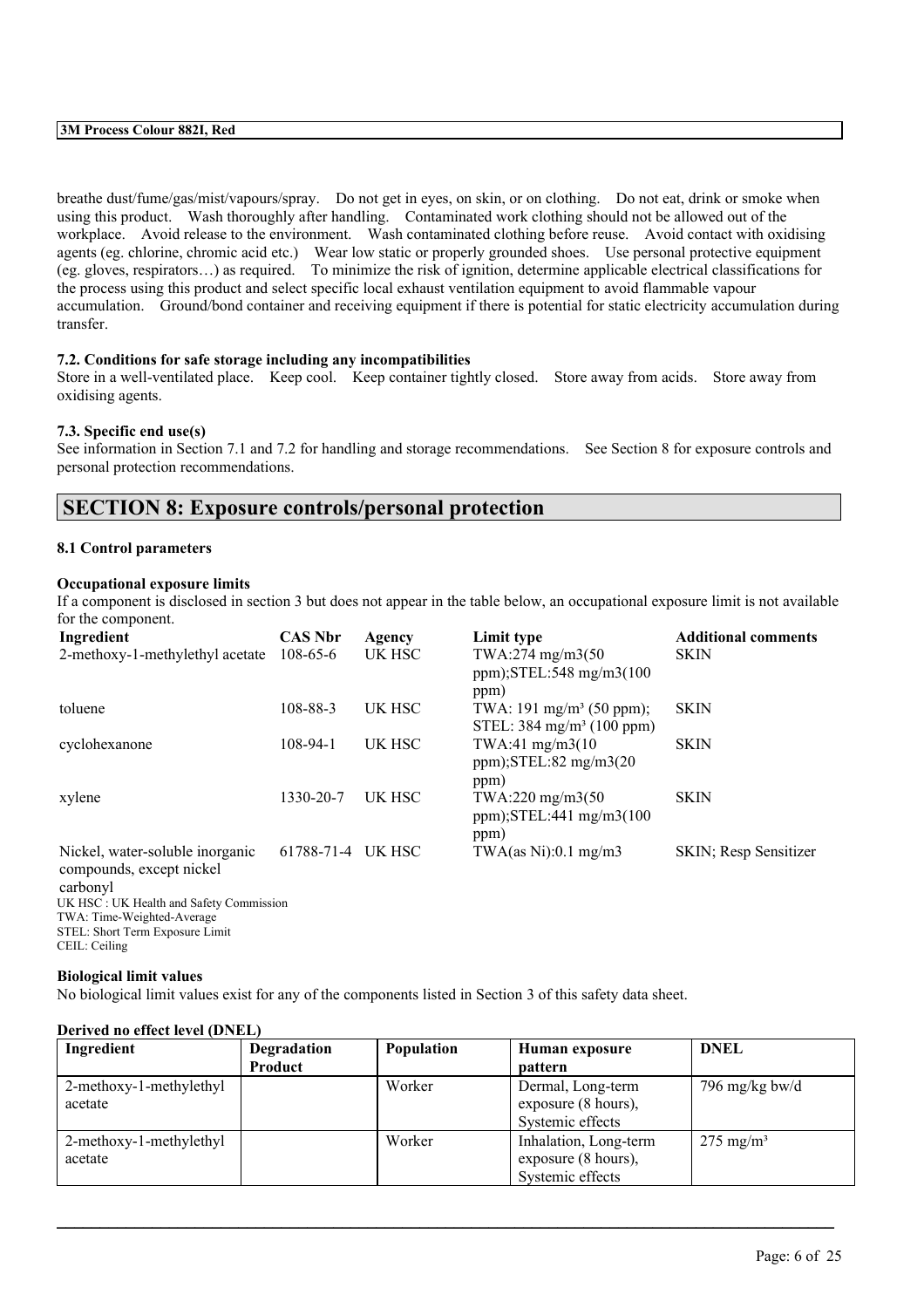| 2-methoxy-1-methylethyl | W.<br>√orker | Short-term<br>Inhalation,             | $- - -$<br>550 mg/m <sup>3</sup> |
|-------------------------|--------------|---------------------------------------|----------------------------------|
| acetate                 |              | $\alpha$<br>Local effects<br>exposure |                                  |

#### **Predicted no effect concentrations (PNEC)**

| Ingredient                         | <b>Degradation</b><br>Product | Compartment                    | <b>PNEC</b>        |
|------------------------------------|-------------------------------|--------------------------------|--------------------|
| 2-methoxy-1-methylethyl<br>acetate |                               | Agricultural soil              | $0.29$ mg/kg d.w.  |
| 2-methoxy-1-methylethyl<br>acetate |                               | Freshwater                     | $0.635$ mg/l       |
| 2-methoxy-1-methylethyl<br>acetate |                               | Freshwater sediments           | $3.29$ mg/kg d.w.  |
| 2-methoxy-1-methylethyl<br>acetate |                               | Intermittent releases to water | $6.35$ mg/l        |
| 2-methoxy-1-methylethyl<br>acetate |                               | Marine water                   | $0.0635$ mg/l      |
| 2-methoxy-1-methylethyl<br>acetate |                               | Marine water sediments         | $0.329$ mg/kg d.w. |
| 2-methoxy-1-methylethyl<br>acetate |                               | <b>Sewage Treatment Plant</b>  | $100 \text{ mg/l}$ |

**Recommended monitoring procedures:**Information on recommended monitoring procedures can be obtained from Indust. Inspect./Ministry (IE)

### **8.2. Exposure controls**

In addition, refer to the annex for more information.

#### **8.2.1. Engineering controls**

Use general dilution ventilation and/or local exhaust ventilation to control airborne exposures to below relevant Exposure Limits and/or control dust/fume/gas/mist/vapours/spray. If ventilation is not adequate, use respiratory protection equipment. Use explosion-proof ventilation equipment.

#### **8.2.2. Personal protective equipment (PPE)**

#### **Eye/face protection**

Select and use eye/face protection to prevent contact based on the results of an exposure assessment. The following eye/face protection(s) are recommended: Full face shield. Indirect vented goggles.

*Applicable Norms/Standards* Use eye/face protection conforming to EN 166

#### **Skin/hand protection**

Select and use gloves and/or protective clothing approved to relevant local standards to prevent skin contact based on the results of an exposure assessment. Selection should be based on use factors such as exposure levels, concentration of the substance or mixture, frequency and duration, physical challenges such as temperature extremes, and other use conditions. Consult with your glove and/or protective clothing manufacturer for selection of appropriate compatible gloves/protective clothing. Note: Nitrile gloves may be worn over polymer laminate gloves to improve dexterity. Gloves made from the following material(s) are recommended:

 $\mathcal{L}_\mathcal{L} = \mathcal{L}_\mathcal{L} = \mathcal{L}_\mathcal{L} = \mathcal{L}_\mathcal{L} = \mathcal{L}_\mathcal{L} = \mathcal{L}_\mathcal{L} = \mathcal{L}_\mathcal{L} = \mathcal{L}_\mathcal{L} = \mathcal{L}_\mathcal{L} = \mathcal{L}_\mathcal{L} = \mathcal{L}_\mathcal{L} = \mathcal{L}_\mathcal{L} = \mathcal{L}_\mathcal{L} = \mathcal{L}_\mathcal{L} = \mathcal{L}_\mathcal{L} = \mathcal{L}_\mathcal{L} = \mathcal{L}_\mathcal{L}$ 

Polymer laminate No data available No data available

**Material Thickness (mm) Breakthrough Time**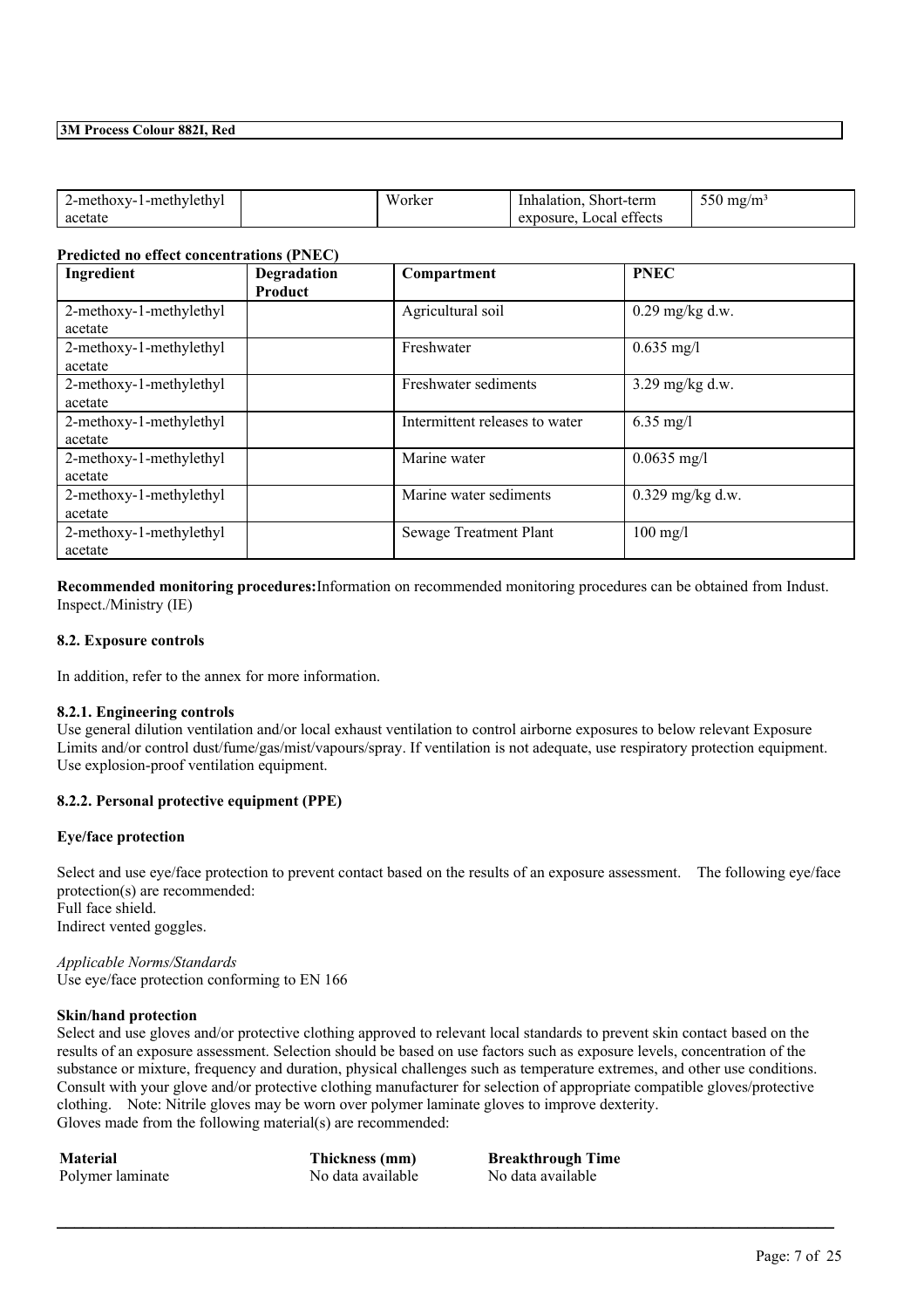*Applicable Norms/Standards* Use gloves tested to EN 374

If this product is used in a manner that presents a higher potential for exposure (eg. spraying, high splash potential etc.), then use of protective coveralls may be necessary. Select and use body protection to prevent contact based on the results of an exposure assessment. The following protective clothing material(s) are recommended: Apron - polymer laminate

### **Respiratory protection**

An exposure assessment may be needed to decide if a respirator is required. If a respirator is needed, use respirators as part of a full respiratory protection program. Based on the results of the exposure assessment, select from the following respirator type(s) to reduce inhalation exposure:

Half facepiece or full facepiece air-purifying respirator suitable for organic vapours and particulates

For questions about suitability for a specific application, consult with your respirator manufacturer.

#### *Applicable Norms/Standards*

Use a respirator conforming to EN 140 or EN 136: filter types A & P

### **8.2.3. Environmental exposure controls**

Refer to Annex

### **SECTION 9: Physical and chemical properties**

- **9.1. Information on basic physical and chemical properties**
	- **Physical state** Liquid. **Specific Physical Form:** Liquid. **Colour** Red **Odor** Sweet Ether **Odour threshold** *No data available.* **Melting point/freezing point** *Not applicable.* **Boiling point/boiling range** >=140 ºC **Flammability** (solid, gas) Not applicable. **Flammable Limits(LEL)** 1.1 % volume **Flammable Limits(UEL)** 8.6 % volume **Autoignition temperature** *No data available.* **Decomposition temperature** *No data available.* **pH** *substance/mixture reacts with water* **Kinematic Viscosity** *No data available.* **Water solubility** *No data available.* **Solubility- non-water** *No data available.* **Partition coefficient: n-octanol/water** *No data available.* **Vapour pressure**  $\leq$   $\leq$  493.3 Pa [@ 20 °C ] **Density** 0.95 g/ml **Relative density** 0.95 [*Ref Std:*WATER=1] **Relative Vapor Density** *No data available.*

#### **9.2. Other information**

**9.2.2 Other safety characteristics EU Volatile Organic Compounds** *No data available.* Evaporation rate  $\leq 0.4$  [*Ref Std:*BUOAC=1] **Molecular weight** *No data available.*

**Flash point** 42.2 °C [*Test Method:* Tagliabue closed cup]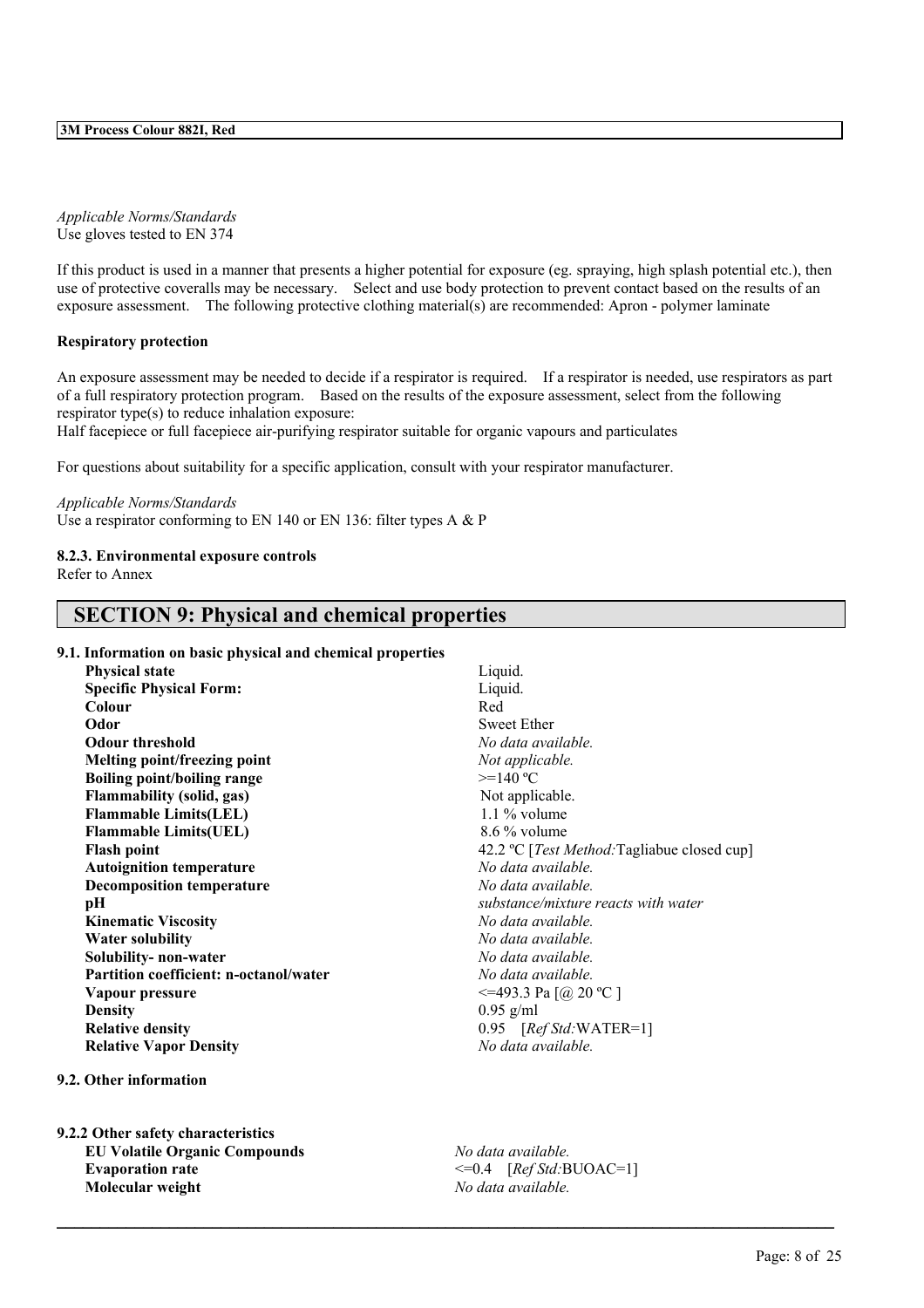**Percent volatile** 65 - 75 %

### **SECTION 10: Stability and reactivity**

### **10.1 Reactivity**

This material may be reactive with certain agents under certain conditions - see the remaining headings in this section

#### **10.2 Chemical stability** Stable.

**10.3 Possibility of hazardous reactions** Hazardous polymerisation will not occur.

**10.4 Conditions to avoid**

Sparks and/or flames.

**10.5 Incompatible materials** Strong acids. Strong oxidising agents.

### **10.6 Hazardous decomposition products**

**Substance Condition**

None known.

Refer to section 5.2 for hazardous decomposition products during combustion.

## **SECTION 11: Toxicological information**

The information below may not agree with the EU material classification in Section 2 and/or the ingredient classifications in Section 3 if specific ingredient classifications are mandated by a competent authority. In addition, statements and data presented in Section 11 are based on UN GHS calculation rules and classifications derived from **internal hazard assessments.**

**11.1. Information on hazard classes as defined in Regulation (EC) No 1272/2008**

**Signs and Symptoms of Exposure**

Based on test data and/or information on the components, this material may produce the following health effects:

### **Inhalation**

May be harmful if inhaled. Respiratory tract irritation: Signs/symptoms may include cough, sneezing, nasal discharge, headache, hoarseness, and nose and throat pain. Allergic respiratory reaction: Signs/symptoms may include difficulty breathing, wheezing, cough, and tightness of chest. May cause additional health effects (see below).

### **Skin contact**

Mild Skin Irritation: Signs/symptoms may include localised redness, swelling, itching, and dryness. Allergic skin reaction (non-photo induced): Signs/symptoms may include redness, swelling, blistering, and itching. May cause additional health effects (see below).

### **Eye contact**

Corrosive (eye burns): Signs/symptoms may include cloudy appearance of the cornea, chemical burns, severe pain, tearing, ulcerations, significantly impaired vision or complete loss of vision.

 $\mathcal{L}_\mathcal{L} = \mathcal{L}_\mathcal{L} = \mathcal{L}_\mathcal{L} = \mathcal{L}_\mathcal{L} = \mathcal{L}_\mathcal{L} = \mathcal{L}_\mathcal{L} = \mathcal{L}_\mathcal{L} = \mathcal{L}_\mathcal{L} = \mathcal{L}_\mathcal{L} = \mathcal{L}_\mathcal{L} = \mathcal{L}_\mathcal{L} = \mathcal{L}_\mathcal{L} = \mathcal{L}_\mathcal{L} = \mathcal{L}_\mathcal{L} = \mathcal{L}_\mathcal{L} = \mathcal{L}_\mathcal{L} = \mathcal{L}_\mathcal{L}$ 

### **Ingestion**

Page: 9 of 25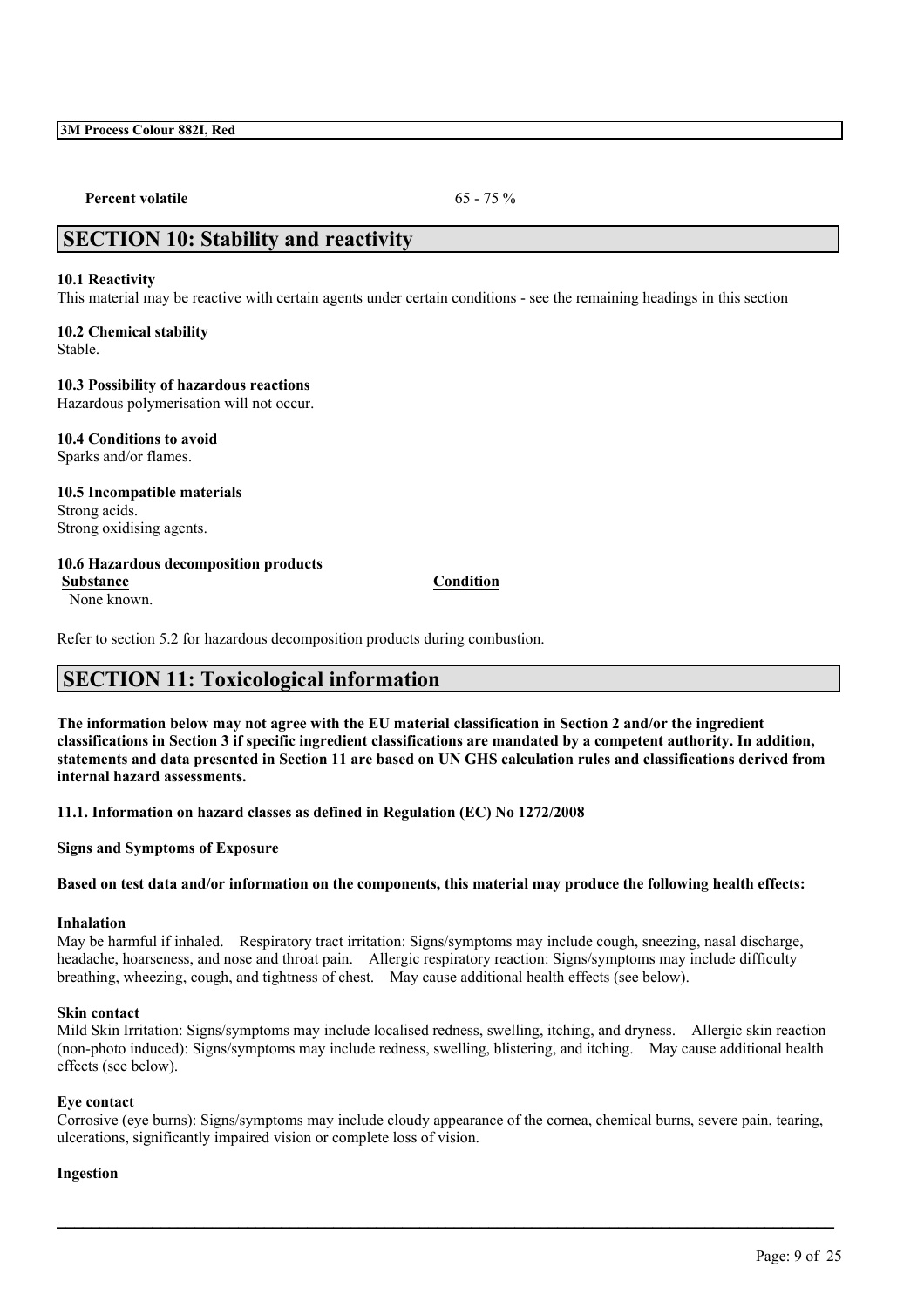Gastrointestinal irritation: Signs/symptoms may include abdominal pain, stomach upset, nausea, vomiting and diarrhoea. May cause additional health effects (see below).

### **Additional Health Effects:**

### **Reproductive/Developmental Toxicity:**

Contains a chemical or chemicals which can cause birth defects or other reproductive harm.

#### **Carcinogenicity:**

Contains a chemical or chemicals which can cause cancer.

### **Toxicological Data**

If a component is disclosed in section 3 but does not appear in a table below, either no data are available for that endpoint or the data are not sufficient for classification.

#### **Acute Toxicity**

| Name                                                                    | Route                                 | <b>Species</b> | Value                                          |
|-------------------------------------------------------------------------|---------------------------------------|----------------|------------------------------------------------|
| Overall product                                                         | Dermal                                |                | No data available; calculated ATE >5,000 mg/kg |
| Overall product                                                         | Inhalation-<br>Vapour(4)<br>hr)       |                | No data available; calculated ATE20 - 50 mg/l  |
| Overall product                                                         | Ingestion                             |                | No data available; calculated ATE >5,000 mg/kg |
| Propanol, 1(or 2)-(2-methoxymethylethoxy)-, acetate                     | Dermal                                | Rat            | $LD50 > 2,000$ mg/kg                           |
| Propanol, 1(or 2)-(2-methoxymethylethoxy)-, acetate                     | Inhalation-<br>Dust/Mist<br>(4 hours) | Rat            | $LC50 > 5.7$ mg/l                              |
| Propanol, 1(or 2)-(2-methoxymethylethoxy)-, acetate                     | Ingestion                             | Rat            | $LD50 > 5,000$ mg/kg                           |
| 2-methoxy-1-methylethyl acetate                                         | Dermal                                | Rabbit         | $LD50 > 5,000$ mg/kg                           |
| 2-methoxy-1-methylethyl acetate                                         | Inhalation-<br>Vapour (4<br>hours)    | Rat            | $LC50 > 28.8$ mg/l                             |
| 2-methoxy-1-methylethyl acetate                                         | Ingestion                             | Rat            | LD50 $8,532$ mg/kg                             |
| cyclohexanone                                                           | Dermal                                | Rabbit         | LD50 >794, <3160 mg/kg                         |
| cyclohexanone                                                           | Inhalation-<br>Vapour (4<br>hours)    | Rat            | $LC50 > 6.2$ mg/l                              |
| cyclohexanone                                                           | Ingestion                             | Rat            | LD50 1,296 mg/kg                               |
| Vinyl polymer                                                           | Dermal                                | Rabbit         | $LD50 > 8,000$ mg/kg                           |
| Vinyl polymer                                                           | Ingestion                             | Rat            | $LD50 > 8,000$ mg/kg                           |
| Organic pigment (New Jersey Trade Secret Registry # 04499600-<br>5245P) | Dermal                                |                | LD50 estimated to be $> 5,000$ mg/kg           |
| Organic pigment (New Jersey Trade Secret Registry # 04499600-<br>5245P) | Ingestion                             |                | LD50 estimated to be $2,000 - 5,000$ mg/kg     |
| xylene                                                                  | Dermal                                | Rabbit         | $LD50 > 4,200$ mg/kg                           |
| xylene                                                                  | Inhalation-<br>Vapour (4<br>hours)    | Rat            | $LC50$ 29 mg/l                                 |
| xylene                                                                  | Ingestion                             | Rat            | LD50 3,523 mg/kg                               |
| 3-dodecyl-1-(2,2,6,6-tetramethyl-4-piperidyl)pyrrolidine-2,5-<br>dione  | Dermal                                | Rabbit         | $LD50 > 2,000$ mg/kg                           |
| 3-dodecyl-1-(2,2,6,6-tetramethyl-4-piperidyl)pyrrolidine-2,5-<br>dione  | Inhalation-<br>Dust/Mist<br>(4 hours) | Rat            | $LC50 > 5$ mg/l                                |
| 3-dodecyl-1-(2,2,6,6-tetramethyl-4-piperidyl)pyrrolidine-2,5-<br>dione  | Ingestion                             | Rat            | $LD50 > 2,000$ mg/kg                           |
| n-butyl methacrylate                                                    | Dermal                                | Rabbit         | $LD50 > 2,000$ mg/kg                           |
| n-butyl methacrylate                                                    | Inhalation-<br>Dust/Mist<br>(4 hours) | Rat            | $LC50 > 27$ mg/l                               |
| n-butyl methacrylate                                                    | Ingestion                             | Rat            | $LD50 > 2,000$ mg/kg                           |
| toluene                                                                 | Dermal                                | Rat            | LD50<br>12,000 mg/kg                           |
| toluene                                                                 | Inhalation-                           | Rat            | LC50<br>$30 \text{ mg/l}$                      |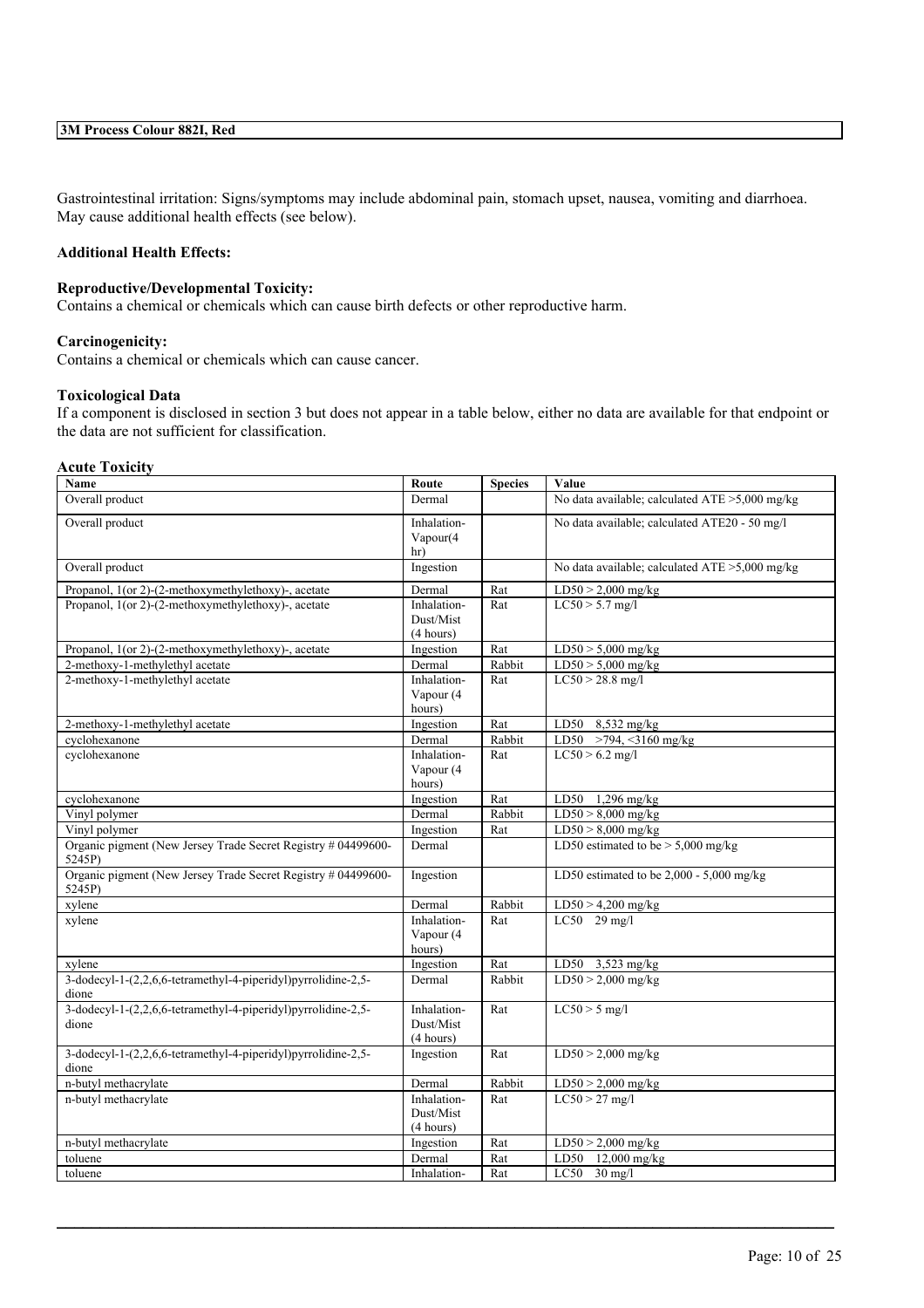|                                | Vapour (4 |        |                            |
|--------------------------------|-----------|--------|----------------------------|
|                                | hours)    |        |                            |
| toluene                        | Ingestion | Rat    | LD50 $5,550 \text{ mg/kg}$ |
| Naphthenic acids, nickel salts | Ingestion | Rat    | $LD50$ 419 mg/kg           |
| Naphthenic acids               | Dermal    | Rabbit | $LD50 > 20,000$ mg/kg      |
| Naphthenic acids               | Ingestion | Rat    | LD50 $5,880$ mg/kg         |
| 2,3-Epoxypropyl neodecanoate   | Dermal    | Rat    | $LD50 > 2,000$ mg/kg       |
| 2,3-Epoxypropyl neodecanoate   | Ingestion | Rat    | $LD50 > 2,000$ mg/kg       |

 $\overline{ATE}$  = acute toxicity estimate

### **Skin Corrosion/Irritation**

| Name                                                               | <b>Species</b> | Value                     |
|--------------------------------------------------------------------|----------------|---------------------------|
|                                                                    |                |                           |
| Propanol, 1(or 2)-(2-methoxymethylethoxy)-, acetate                | Rabbit         | No significant irritation |
| 2-methoxy-1-methylethyl acetate                                    | Rabbit         | No significant irritation |
| cyclohexanone                                                      | Rabbit         | Irritant                  |
| Vinyl polymer                                                      | Professio      | No significant irritation |
|                                                                    | nal            |                           |
|                                                                    | judgemen       |                           |
|                                                                    |                |                           |
| xylene                                                             | Rabbit         | Mild irritant             |
| 3-dodecyl-1-(2,2,6,6-tetramethyl-4-piperidyl)pyrrolidine-2,5-dione | Rabbit         | Corrosive                 |
| n-butyl methacrylate                                               | Rabbit         | Irritant                  |
| toluene                                                            | Rabbit         | Irritant                  |
| Naphthenic acids, nickel salts                                     | Professio      | Minimal irritation        |
|                                                                    | nal            |                           |
|                                                                    | judgemen       |                           |
|                                                                    |                |                           |
| Naphthenic acids                                                   | Rabbit         | Mild irritant             |
| 2,3-Epoxypropyl neodecanoate                                       | Rabbit         | No significant irritation |

### **Serious Eye Damage/Irritation**

| Name                                                               | <b>Species</b> | Value                     |
|--------------------------------------------------------------------|----------------|---------------------------|
|                                                                    |                |                           |
| Propanol, 1(or 2)-(2-methoxymethylethoxy)-, acetate                | Rabbit         | No significant irritation |
| 2-methoxy-1-methylethyl acetate                                    | Rabbit         | Mild irritant             |
| cyclohexanone                                                      | In vitro       | Corrosive                 |
|                                                                    | data           |                           |
| Vinyl polymer                                                      | Professio      | No significant irritation |
|                                                                    | nal            |                           |
|                                                                    | judgemen       |                           |
|                                                                    |                |                           |
| xylene                                                             | Rabbit         | Mild irritant             |
| 3-dodecyl-1-(2,2,6,6-tetramethyl-4-piperidyl)pyrrolidine-2,5-dione | Rabbit         | Corrosive                 |
| n-butyl methacrylate                                               | Rabbit         | Mild irritant             |
| toluene                                                            | Rabbit         | Moderate irritant         |
| Naphthenic acids, nickel salts                                     | Professio      | Mild irritant             |
|                                                                    | nal            |                           |
|                                                                    | judgemen       |                           |
|                                                                    |                |                           |
| Naphthenic acids                                                   | Rabbit         | Moderate irritant         |
| 2,3-Epoxypropyl neodecanoate                                       | Rabbit         | No significant irritation |

### **Skin Sensitisation**

| Name                                                   | <b>Species</b> | Value          |
|--------------------------------------------------------|----------------|----------------|
|                                                        |                |                |
| Propanol, $1$ (or 2)-(2-methoxymethylethoxy)-, acetate | Guinea         | Not classified |
|                                                        | pig            |                |
| 2-methoxy-1-methylethyl acetate                        | Guinea         | Not classified |
|                                                        | pig            |                |
| cyclohexanone                                          | Guinea         | Not classified |
|                                                        | pig            |                |
| n-butyl methacrylate                                   | Guinea         | Sensitising    |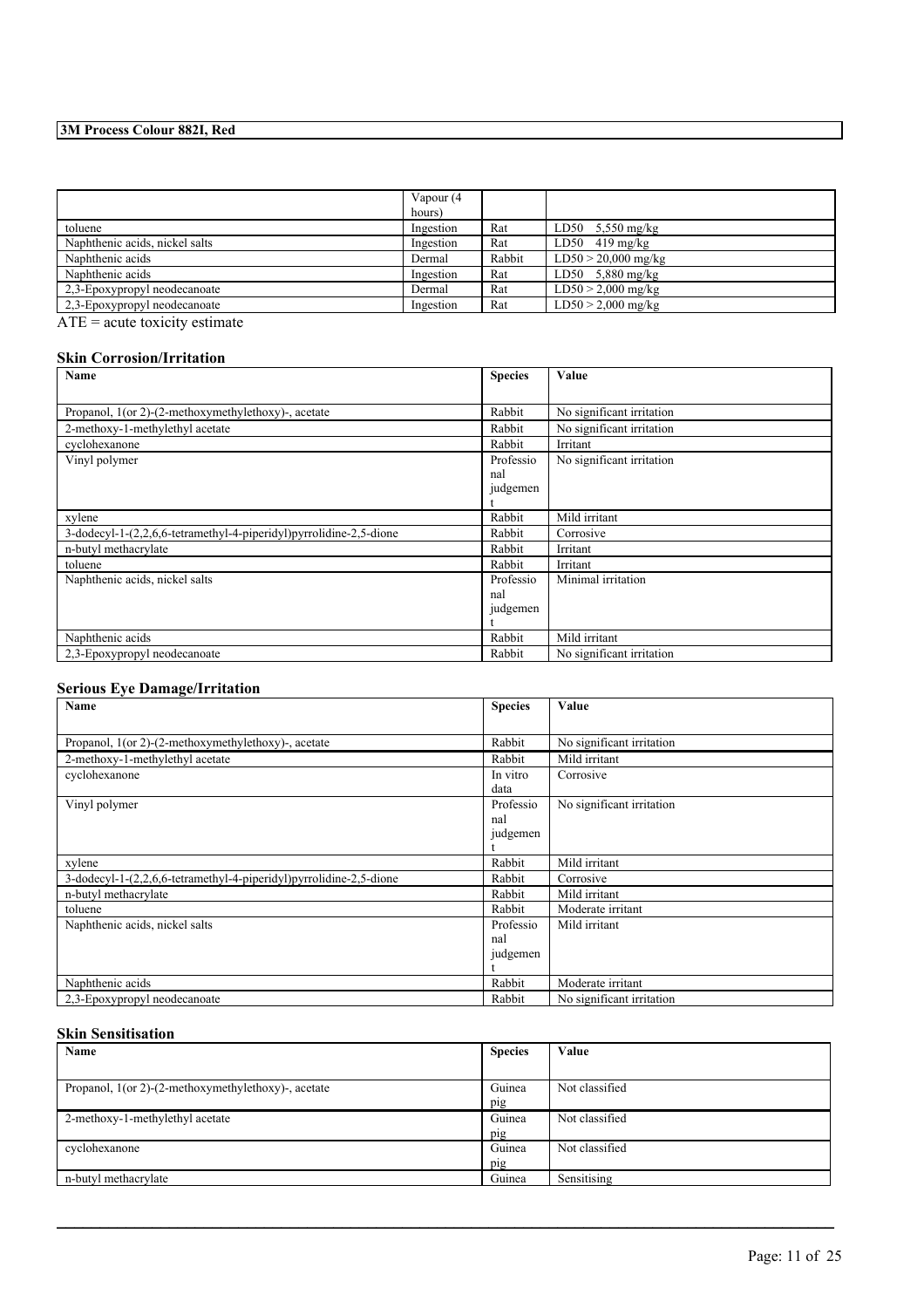|                                | pig     |                |
|--------------------------------|---------|----------------|
| toluene                        | Guinea  | Not classified |
|                                | pig     |                |
| Naphthenic acids, nickel salts | similar | Sensitising    |
|                                | compoun |                |
|                                | ds      |                |
| Naphthenic acids               | Guinea  | Sensitising    |
|                                | pig     |                |
| 2,3-Epoxypropyl neodecanoate   | Guinea  | Sensitising    |
|                                | pig     |                |

### **Respiratory Sensitisation**

| Name                           | <b>Species</b>               | Value       |
|--------------------------------|------------------------------|-------------|
| Naphthenic acids, nickel salts | Professio<br>nal<br>judgemen | Sensitising |

### **Germ Cell Mutagenicity**

| Name                                                               | Route    | Value                                          |  |  |  |
|--------------------------------------------------------------------|----------|------------------------------------------------|--|--|--|
|                                                                    |          |                                                |  |  |  |
| Propanol, 1(or 2)-(2-methoxymethylethoxy)-, acetate                | In Vitro | Not mutagenic                                  |  |  |  |
| Propanol, 1(or 2)-(2-methoxymethylethoxy)-, acetate                | In vivo  | Not mutagenic                                  |  |  |  |
| 2-methoxy-1-methylethyl acetate                                    | In Vitro | Not mutagenic                                  |  |  |  |
| cyclohexanone                                                      | In vivo  | Not mutagenic                                  |  |  |  |
| cyclohexanone                                                      | In Vitro | Some positive data exist, but the data are not |  |  |  |
|                                                                    |          | sufficient for classification                  |  |  |  |
| xylene                                                             | In Vitro | Not mutagenic                                  |  |  |  |
| xylene                                                             | In vivo  | Not mutagenic                                  |  |  |  |
| 3-dodecyl-1-(2,2,6,6-tetramethyl-4-piperidyl)pyrrolidine-2,5-dione | In Vitro | Not mutagenic                                  |  |  |  |
| n-butyl methacrylate                                               | In Vitro | Not mutagenic                                  |  |  |  |
| n-butyl methacrylate                                               | In vivo  | Not mutagenic                                  |  |  |  |
| toluene                                                            | In Vitro | Not mutagenic                                  |  |  |  |
| toluene                                                            | In vivo  | Not mutagenic                                  |  |  |  |
| Naphthenic acids, nickel salts                                     | In Vitro | Some positive data exist, but the data are not |  |  |  |
|                                                                    |          | sufficient for classification                  |  |  |  |
| Naphthenic acids, nickel salts                                     | In vivo  | Mutagenic                                      |  |  |  |
| Naphthenic acids                                                   | In vivo  | Not mutagenic                                  |  |  |  |
| Naphthenic acids                                                   | In Vitro | Some positive data exist, but the data are not |  |  |  |
|                                                                    |          | sufficient for classification                  |  |  |  |
| 2,3-Epoxypropyl neodecanoate                                       | In Vitro | Some positive data exist, but the data are not |  |  |  |
|                                                                    |          | sufficient for classification                  |  |  |  |
| 2,3-Epoxypropyl neodecanoate                                       | In vivo  | Mutagenic                                      |  |  |  |

### **Carcinogenicity**

| Name                           | Route      | <b>Species</b>                | Value                                                                           |
|--------------------------------|------------|-------------------------------|---------------------------------------------------------------------------------|
| cyclohexanone                  | Ingestion  | Multiple<br>animal<br>species | Some positive data exist, but the data are not<br>sufficient for classification |
| xylene                         | Dermal     | Rat                           | Not carcinogenic                                                                |
| xylene                         | Ingestion  | Multiple<br>animal<br>species | Not carcinogenic                                                                |
| xylene                         | Inhalation | Human                         | Some positive data exist, but the data are not<br>sufficient for classification |
| toluene                        | Dermal     | Mouse                         | Some positive data exist, but the data are not<br>sufficient for classification |
| toluene                        | Ingestion  | Rat                           | Some positive data exist, but the data are not<br>sufficient for classification |
| toluene                        | Inhalation | Mouse                         | Some positive data exist, but the data are not<br>sufficient for classification |
| Naphthenic acids, nickel salts | Inhalation | similar<br>compoun            | Carcinogenic.                                                                   |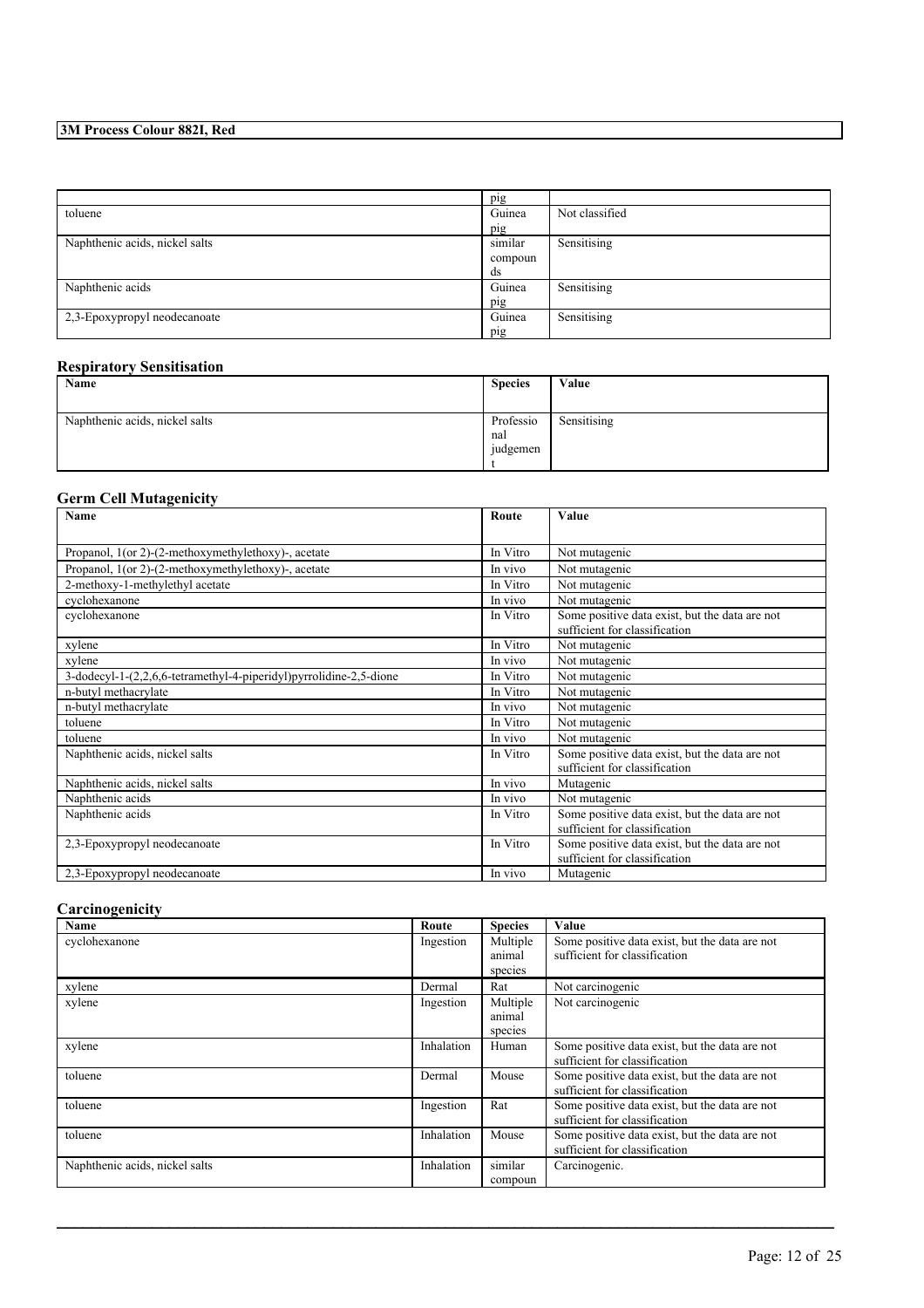ds

### **Reproductive Toxicity**

 $\mathsf I$ 

### **Reproductive and/or Developmental Effects**

| Name                            | Route      | Value                                  | <b>Species</b>                | <b>Test result</b>                 | <b>Exposure</b><br><b>Duration</b>    |
|---------------------------------|------------|----------------------------------------|-------------------------------|------------------------------------|---------------------------------------|
| 2-methoxy-1-methylethyl acetate | Ingestion  | Not classified for female reproduction | Rat                           | <b>NOAEL</b><br>1,000<br>mg/kg/day | premating &<br>during<br>gestation    |
| 2-methoxy-1-methylethyl acetate | Ingestion  | Not classified for male reproduction   | Rat                           | NOAEL<br>1,000<br>mg/kg/day        | premating $\&$<br>during<br>gestation |
| 2-methoxy-1-methylethyl acetate | Ingestion  | Not classified for development         | Rat                           | <b>NOAEL</b><br>1,000<br>mg/kg/day | premating $\&$<br>during<br>gestation |
| 2-methoxy-1-methylethyl acetate | Inhalation | Not classified for development         | Rat                           | <b>NOAEL 21.6</b><br>mg/l          | during<br>organogenesis               |
| cyclohexanone                   | Inhalation | Not classified for female reproduction | Rat                           | <b>NOAEL 4</b><br>mg/l             | 2 generation                          |
| cyclohexanone                   | Inhalation | Not classified for male reproduction   | Rat                           | <b>NOAEL 2</b><br>mg/l             | 2 generation                          |
| cyclohexanone                   | Ingestion  | Not classified for development         | Mouse                         | <b>LOAEL</b><br>1,100<br>mg/kg/day | during<br>organogenesis               |
| cyclohexanone                   | Inhalation | Not classified for development         | Rat                           | <b>NOAEL 2</b><br>mg/l             | 2 generation                          |
| xylene                          | Inhalation | Not classified for female reproduction | Human                         | <b>NOAEL Not</b><br>available      | occupational<br>exposure              |
| xylene                          | Ingestion  | Not classified for development         | Mouse                         | <b>NOAEL Not</b><br>available      | during<br>organogenesis               |
| xylene                          | Inhalation | Not classified for development         | Multiple<br>animal<br>species | <b>NOAEL Not</b><br>available      | during<br>gestation                   |
| n-butyl methacrylate            | Ingestion  | Not classified for male reproduction   | Rat                           | <b>NOAEL</b><br>1,000<br>mg/kg/day | 44 days                               |
| n-butyl methacrylate            | Ingestion  | Not classified for female reproduction | Rat                           | <b>NOAEL 300</b><br>mg/kg/day      | premating &<br>during<br>gestation    |
| n-butyl methacrylate            | Ingestion  | Not classified for development         | Rabbit                        | <b>NOAEL 300</b><br>mg/kg/day      | during<br>gestation                   |
| n-butyl methacrylate            | Inhalation | Not classified for development         | Rat                           | <b>NOAEL 1.8</b><br>mg/l           | during<br>gestation                   |
| toluene                         | Inhalation | Not classified for female reproduction | Human                         | <b>NOAEL Not</b><br>available      | occupational<br>exposure              |
| toluene                         | Inhalation | Not classified for male reproduction   | Rat                           | <b>NOAEL 2.3</b><br>mg/l           | 1 generation                          |
| toluene                         | Ingestion  | Toxic to development                   | Rat                           | LOAEL 520<br>mg/kg/day             | during<br>gestation                   |
| toluene                         | Inhalation | Toxic to development                   | Human                         | <b>NOAEL Not</b><br>available      | poisoning<br>and/or abuse             |
| Naphthenic acids, nickel salts  | Ingestion  | Toxic to development                   | similar<br>compoun<br>ds      | <b>NOAEL</b> not<br>available      | 2 generation                          |
| Naphthenic acids                | Ingestion  | Not classified for female reproduction | Rat                           | NOAEL 900<br>mg/kg/day             | premating<br>into lactation           |
| Naphthenic acids                | Ingestion  | Not classified for male reproduction   | Rat                           | <b>NOAEL 900</b><br>mg/kg/day      | 28 days                               |
| Naphthenic acids                | Ingestion  | Toxic to development                   | Rat                           | NOAEL 100<br>mg/kg/day             | premating<br>into lactation           |

### **Lactation**

| $\mathbf{v}$<br>Name | :Rout     | Species | 'alue                                                                                |
|----------------------|-----------|---------|--------------------------------------------------------------------------------------|
| vvlene               | Ingestion | Mouse   | n.<br>T/T<br>lactation<br>classified<br>tor<br>σtι<br>N0<br>$^{\sim}$<br>-on<br>чесь |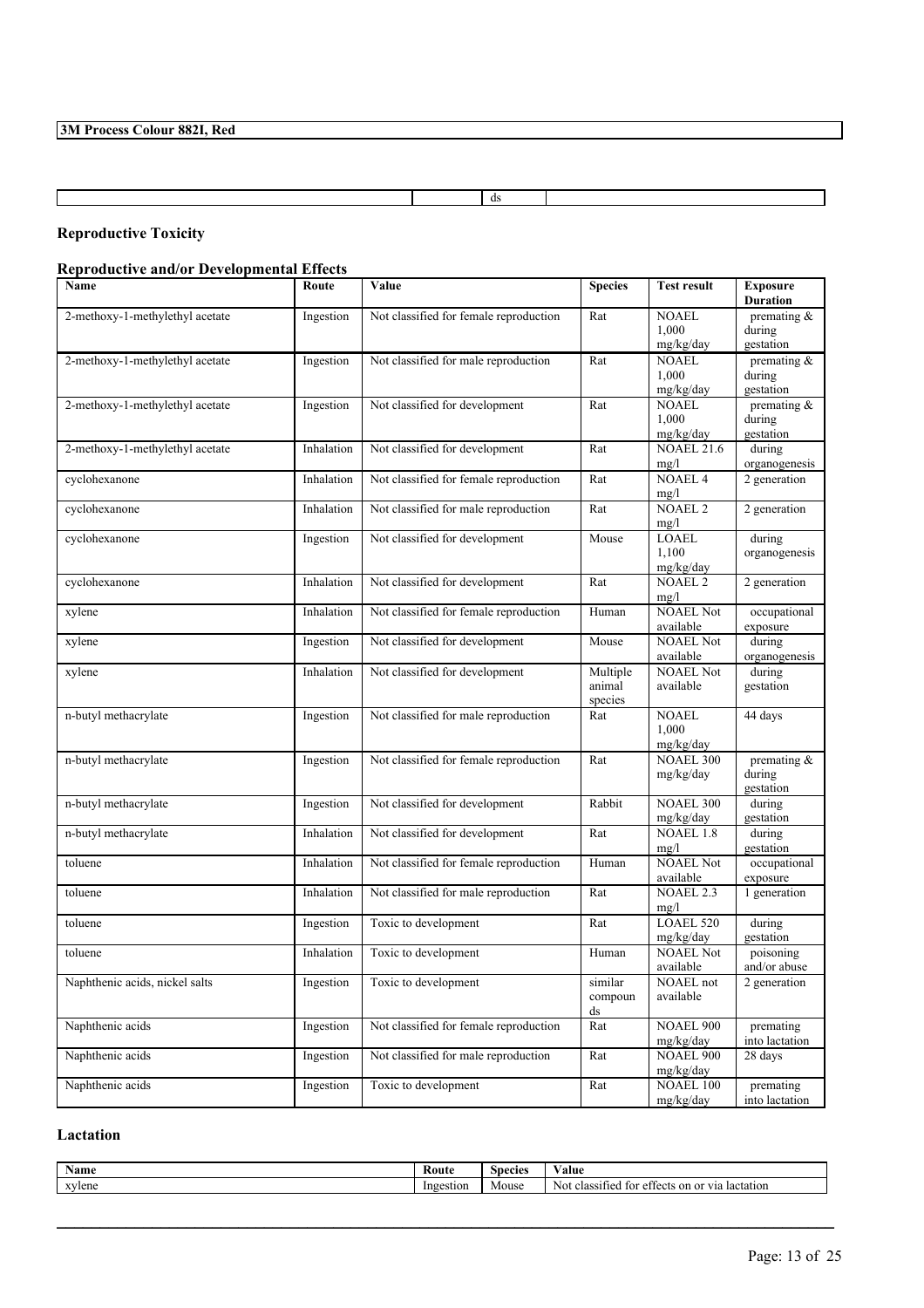### **Target Organ(s)**

### **Specific Target Organ Toxicity - single exposure**

| Name                                                                           | Route      | <b>Target Organ(s)</b>               | Value                                                                              | <b>Species</b>                    | <b>Test result</b>            | <b>Exposure</b><br><b>Duration</b> |
|--------------------------------------------------------------------------------|------------|--------------------------------------|------------------------------------------------------------------------------------|-----------------------------------|-------------------------------|------------------------------------|
| 2-methoxy-1-methylethyl<br>acetate                                             | Inhalation | respiratory irritation               | Some positive data exist, but the<br>data are not sufficient for<br>classification |                                   | <b>NOAEL Not</b><br>available |                                    |
| cyclohexanone                                                                  | Inhalation | central nervous<br>system depression | May cause drowsiness or<br>dizziness                                               | Guinea<br>pig                     | LOAEL 16.1<br>mg/l            | 6 hours                            |
| cyclohexanone                                                                  | Inhalation | respiratory irritation               | Some positive data exist, but the<br>data are not sufficient for<br>classification | Human                             | <b>NOAEL Not</b><br>available |                                    |
| cyclohexanone                                                                  | Ingestion  | central nervous<br>system depression | May cause drowsiness or<br>dizziness                                               | Professio<br>nal<br>judgeme<br>nt | <b>NOAEL Not</b><br>available |                                    |
| xylene                                                                         | Inhalation | auditory system                      | Causes damage to organs                                                            | Rat                               | LOAEL 6.3<br>mg/l             | 8 hours                            |
| xylene                                                                         | Inhalation | central nervous<br>system depression | May cause drowsiness or<br>dizziness                                               | Human                             | <b>NOAEL Not</b><br>available |                                    |
| xylene                                                                         | Inhalation | respiratory irritation               | Some positive data exist, but the<br>data are not sufficient for<br>classification | Human                             | <b>NOAEL Not</b><br>available |                                    |
| xylene                                                                         | Inhalation | eyes                                 | Not classified                                                                     | Rat                               | <b>NOAEL 3.5</b><br>mg/l      | not available                      |
| xylene                                                                         | Inhalation | liver                                | Not classified                                                                     | Multiple<br>animal<br>species     | <b>NOAEL Not</b><br>available |                                    |
| xylene                                                                         | Ingestion  | central nervous<br>system depression | May cause drowsiness or<br>dizziness                                               | Multiple<br>animal<br>species     | <b>NOAEL Not</b><br>available |                                    |
| xylene                                                                         | Ingestion  | eyes                                 | Not classified                                                                     | Rat                               | <b>NOAEL 250</b><br>mg/kg     | not applicable                     |
| 3-dodecyl-1-(2,2,6,6-<br>tetramethyl-4-<br>piperidyl)pyrrolidine-2,5-<br>dione | Inhalation | respiratory irritation               | May cause respiratory irritation                                                   | similar<br>health<br>hazards      | <b>NOAEL Not</b><br>available |                                    |
| n-butyl methacrylate                                                           | Inhalation | respiratory irritation               | May cause respiratory irritation                                                   |                                   | <b>NOAEL Not</b><br>available |                                    |
| toluene                                                                        | Inhalation | central nervous<br>system depression | May cause drowsiness or<br>dizziness                                               | Human                             | <b>NOAEL Not</b><br>available |                                    |
| toluene                                                                        | Inhalation | respiratory irritation               | Some positive data exist, but the<br>data are not sufficient for<br>classification | Human                             | <b>NOAEL Not</b><br>available |                                    |
| toluene                                                                        | Inhalation | immune system                        | Not classified                                                                     | Mouse                             | <b>NOAEL</b><br>$0.004$ mg/l  | 3 hours                            |
| toluene                                                                        | Ingestion  | central nervous<br>system depression | May cause drowsiness or<br>dizziness                                               | Human                             | <b>NOAEL Not</b><br>available | poisoning<br>and/or abuse          |
| Naphthenic acids                                                               | Inhalation | respiratory irritation               | Some positive data exist, but the<br>data are not sufficient for<br>classification | similar<br>health<br>hazards      | <b>NOAEL Not</b><br>available |                                    |

### **Specific Target Organ Toxicity - repeated exposure**

| Name                                                             | Route      | Target Organ(s)                                                                             | Value          | <b>Species</b> | <b>Test result</b>                 | Exposure<br><b>Duration</b> |
|------------------------------------------------------------------|------------|---------------------------------------------------------------------------------------------|----------------|----------------|------------------------------------|-----------------------------|
| Propanol, $1$ (or 2)- $(2-$<br>methoxymethylethoxy)-,<br>acetate | Ingestion  | liver   heart  <br>endocrine system  <br>hematopoietic<br>system   kidney<br>and/or bladder | Not classified | Rat            | <b>NOAEL</b><br>1.000<br>mg/kg/day | 4 weeks                     |
| 2-methoxy-1-methylethyl<br>acetate                               | Inhalation | kidney and/or<br>bladder                                                                    | Not classified | Rat            | <b>NOAEL 16.2</b><br>mg/l          | 9 days                      |
| 2-methoxy-1-methylethyl<br>acetate                               | Inhalation | olfactory system                                                                            | Not classified | Mouse          | LOAEL $1.62$<br>mg/l               | 9 days                      |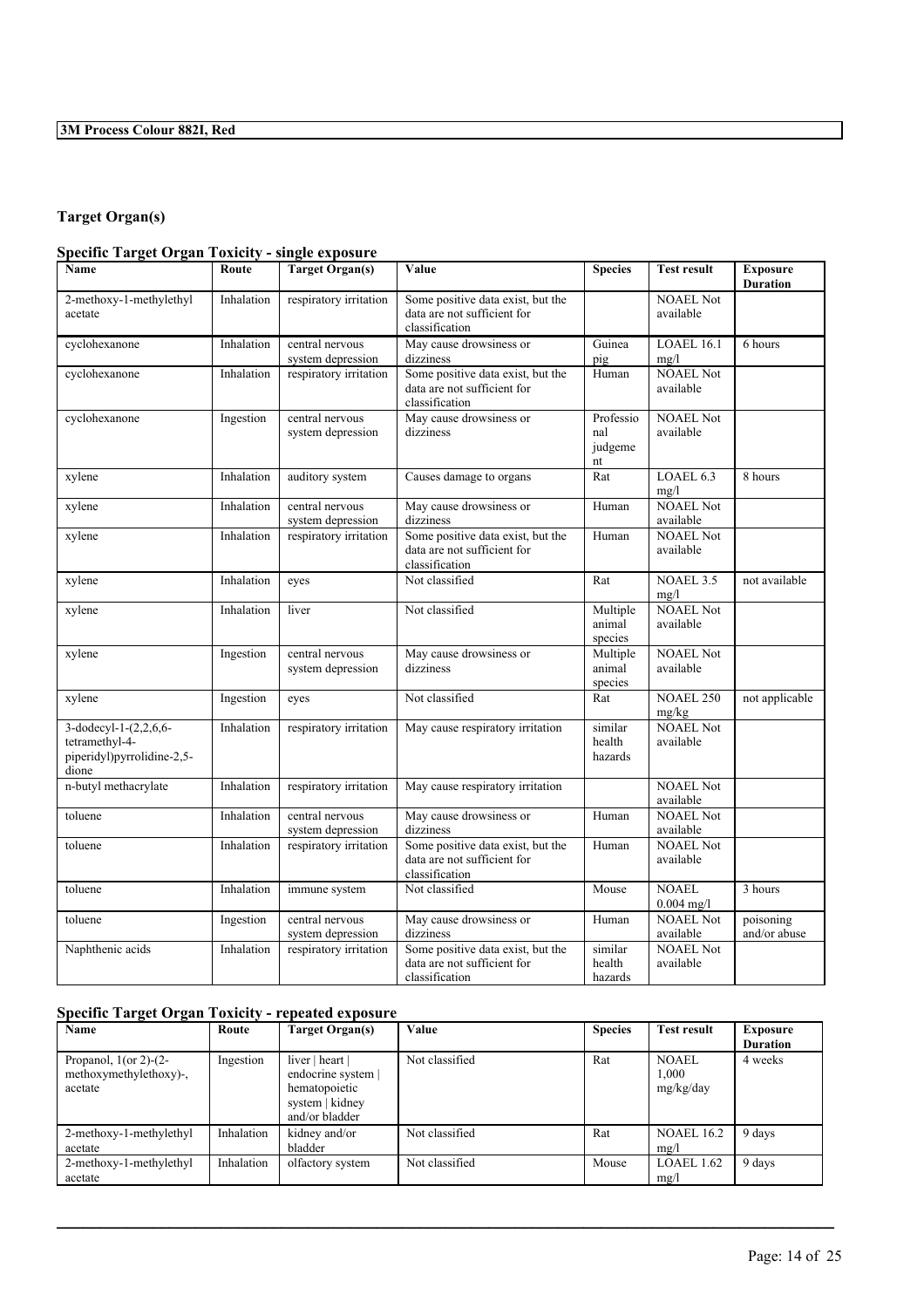| 2-methoxy-1-methylethyl<br>acetate | Inhalation | blood                                                                                                                                                                    | Not classified                                                         | Multiple<br>animal<br>species | <b>NOAEL 16.2</b><br>mg/l              | 9 days                    |
|------------------------------------|------------|--------------------------------------------------------------------------------------------------------------------------------------------------------------------------|------------------------------------------------------------------------|-------------------------------|----------------------------------------|---------------------------|
| 2-methoxy-1-methylethyl<br>acetate | Ingestion  | endocrine system                                                                                                                                                         | Not classified                                                         | Rat                           | NOAEL<br>1,000<br>mg/kg/day            | 44 days                   |
| cyclohexanone                      | Inhalation | liver   kidney and/or<br>bladder                                                                                                                                         | Not classified                                                         | Rabbit                        | $\overline{\text{NOAEL}}$ 0.76<br>mg/l | 50 days                   |
| cyclohexanone                      | Ingestion  | liver                                                                                                                                                                    | Not classified                                                         | Mouse                         | <b>NOAEL</b><br>4,800<br>mg/kg/day     | 90 days                   |
| xylene                             | Inhalation | nervous system                                                                                                                                                           | Causes damage to organs through<br>prolonged or repeated exposure      | Rat                           | LOAEL 0.4<br>mg/l                      | 4 weeks                   |
| xylene                             | Inhalation | auditory system                                                                                                                                                          | May cause damage to organs<br>though prolonged or repeated<br>exposure | Rat                           | LOAEL 7.8<br>mg/l                      | 5 days                    |
| xylene                             | Inhalation | liver                                                                                                                                                                    | Not classified                                                         | Multiple<br>animal<br>species | <b>NOAEL Not</b><br>available          |                           |
| xylene                             | Inhalation | heart   endocrine<br>system<br>gastrointestinal tract<br>hematopoietic<br>system   muscles  <br>kidney and/or<br>bladder   respiratory<br>system                         | Not classified                                                         | Multiple<br>animal<br>species | <b>NOAEL 3.5</b><br>mg/l               | 13 weeks                  |
| xylene                             | Ingestion  | auditory system                                                                                                                                                          | Not classified                                                         | Rat                           | <b>NOAEL 900</b><br>mg/kg/day          | 2 weeks                   |
| xylene                             | Ingestion  | kidney and/or<br>bladder                                                                                                                                                 | Not classified                                                         | Rat                           | <b>NOAEL</b><br>1,500<br>mg/kg/day     | 90 days                   |
| xylene                             | Ingestion  | liver                                                                                                                                                                    | Not classified                                                         | Multiple<br>animal<br>species | NOAEL Not<br>available                 |                           |
| xylene                             | Ingestion  | heart   skin  <br>endocrine system  <br>bone, teeth, nails,<br>and/or hair $ $<br>hematopoietic<br>system   immune<br>system   nervous<br>system   respiratory<br>system | Not classified                                                         | Mouse                         | <b>NOAEL</b><br>1,000<br>mg/kg/day     | 103 weeks                 |
| n-butyl methacrylate               | Inhalation | kidney and/or<br>bladder                                                                                                                                                 | Not classified                                                         | Rat                           | <b>NOAEL 11</b><br>mg/l                | 28 days                   |
| n-butyl methacrylate               | Inhalation | olfactory system                                                                                                                                                         | Not classified                                                         | Rat                           | <b>NOAEL 1.8</b><br>mg/l               | 28 days                   |
| n-butyl methacrylate               | Inhalation | heart   endocrine<br>system  <br>hematopoietic<br>system   liver  <br>nervous system  <br>respiratory system                                                             | Not classified                                                         | Rat                           | <b>NOAEL 11</b><br>mg/l                | 28 days                   |
| n-butyl methacrylate               | Ingestion  | olfactory system                                                                                                                                                         | Not classified                                                         | Rat                           | <b>NOAEL 60</b><br>mg/kg/day           | 90 days                   |
| n-butyl methacrylate               | Ingestion  | endocrine system  <br>hematopoietic<br>system   liver  <br>nervous system  <br>kidney and/or<br>bladder   heart  <br>immune system                                       | Not classified                                                         | Rat                           | <b>NOAEL 360</b><br>mg/kg/day          | 90 days                   |
| toluene                            | Inhalation | auditory system  <br>eyes   olfactory<br>system                                                                                                                          | Causes damage to organs through<br>prolonged or repeated exposure      | Human                         | <b>NOAEL Not</b><br>available          | poisoning<br>and/or abuse |
| toluene                            | Inhalation | nervous system                                                                                                                                                           | May cause damage to organs<br>though prolonged or repeated             | Human                         | <b>NOAEL Not</b><br>available          | poisoning<br>and/or abuse |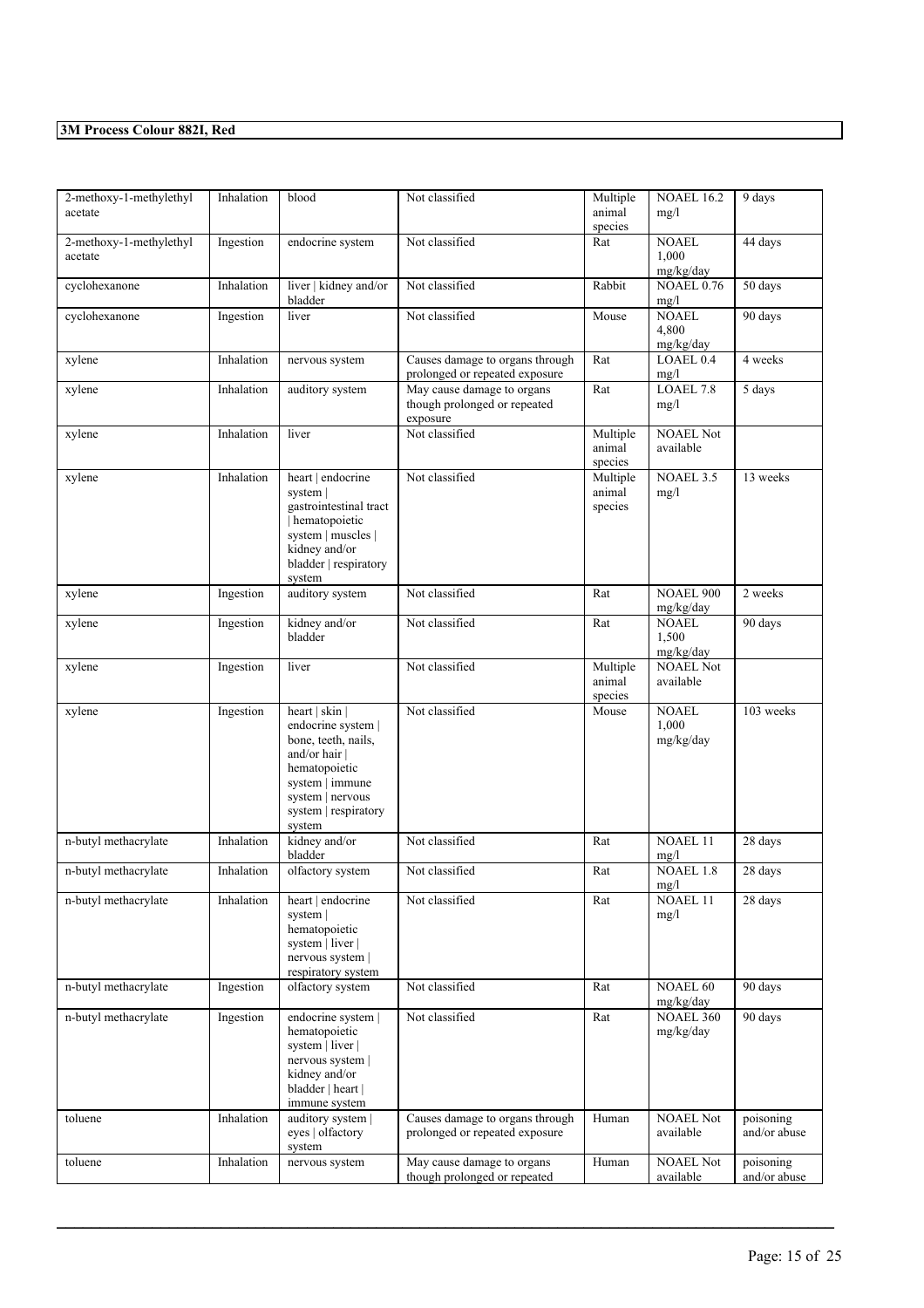|                                   |            |                                                                                                                                                                                                                                                                                    | exposure                                                                           |                               |                                    |                          |
|-----------------------------------|------------|------------------------------------------------------------------------------------------------------------------------------------------------------------------------------------------------------------------------------------------------------------------------------------|------------------------------------------------------------------------------------|-------------------------------|------------------------------------|--------------------------|
| toluene                           | Inhalation | respiratory system                                                                                                                                                                                                                                                                 | Some positive data exist, but the<br>data are not sufficient for<br>classification | Rat                           | LOAEL 2.3<br>mg/l                  | 15 months                |
| toluene                           | Inhalation | heart   liver   kidney<br>and/or bladder                                                                                                                                                                                                                                           | Not classified                                                                     | Rat                           | <b>NOAEL 11.3</b><br>mg/l          | 15 weeks                 |
| toluene                           | Inhalation | endocrine system                                                                                                                                                                                                                                                                   | Not classified                                                                     | Rat                           | <b>NOAEL 1.1</b><br>mg/l           | 4 weeks                  |
| toluene                           | Inhalation | immune system                                                                                                                                                                                                                                                                      | Not classified                                                                     | Mouse                         | <b>NOAEL Not</b><br>available      | 20 days                  |
| toluene                           | Inhalation | bone, teeth, nails,<br>and/or hair                                                                                                                                                                                                                                                 | Not classified                                                                     | Mouse                         | <b>NOAEL 1.1</b><br>mg/l           | 8 weeks                  |
| toluene                           | Inhalation | hematopoietic<br>system   vascular<br>system                                                                                                                                                                                                                                       | Not classified                                                                     | Human                         | <b>NOAEL Not</b><br>available      | occupational<br>exposure |
| toluene                           | Inhalation | gastrointestinal tract                                                                                                                                                                                                                                                             | Not classified                                                                     | Multiple<br>animal<br>species | <b>NOAEL 11.3</b><br>mg/l          | 15 weeks                 |
| toluene                           | Ingestion  | nervous system                                                                                                                                                                                                                                                                     | Some positive data exist, but the<br>data are not sufficient for<br>classification | Rat                           | <b>NOAEL 625</b><br>mg/kg/day      | 13 weeks                 |
| toluene                           | Ingestion  | heart                                                                                                                                                                                                                                                                              | Not classified                                                                     | Rat                           | <b>NOAEL</b><br>2.500<br>mg/kg/day | 13 weeks                 |
| toluene                           | Ingestion  | liver   kidney and/or<br>bladder                                                                                                                                                                                                                                                   | Not classified                                                                     | Multiple<br>animal<br>species | <b>NOAEL</b><br>2.500<br>mg/kg/day | 13 weeks                 |
| toluene                           | Ingestion  | hematopoietic<br>system                                                                                                                                                                                                                                                            | Not classified                                                                     | Mouse                         | <b>NOAEL 600</b><br>mg/kg/day      | 14 days                  |
| toluene                           | Ingestion  | endocrine system                                                                                                                                                                                                                                                                   | Not classified                                                                     | Mouse                         | <b>NOAEL 105</b><br>mg/kg/day      | 28 days                  |
| toluene                           | Ingestion  | immune system                                                                                                                                                                                                                                                                      | Not classified                                                                     | Mouse                         | <b>NOAEL 105</b><br>mg/kg/day      | 4 weeks                  |
| Naphthenic acids, nickel<br>salts | Inhalation | respiratory system                                                                                                                                                                                                                                                                 | Causes damage to organs through<br>prolonged or repeated exposure                  | similar<br>compoun<br>ds      | <b>NOAEL</b> not<br>available      | 13 weeks                 |
| Naphthenic acids                  | Ingestion  | endocrine system  <br>liver $ $ heart $ $ skin $ $<br>gastrointestinal tract<br>bone, teeth, nails,<br>and/or hair  <br>hematopoietic<br>system   immune<br>system   muscles  <br>nervous system  <br>eyes   kidney and/or<br>bladder   respiratory<br>system   vascular<br>system | Not classified                                                                     | Rat                           | <b>NOAEL 881</b><br>mg/kg/day      | 90 days                  |
| 2,3-Epoxypropyl<br>neodecanoate   | Ingestion  | hematopoietic<br>system liver                                                                                                                                                                                                                                                      | Not classified                                                                     | Rat                           | <b>NOAEL 400</b><br>mg/kg/day      | 5 weeks                  |
| 2,3-Epoxypropyl<br>neodecanoate   | Ingestion  | kidney and/or<br>bladder                                                                                                                                                                                                                                                           | Not classified                                                                     | Rat                           | <b>NOAEL 40</b><br>mg/kg/day       | 5 weeks                  |

### **Aspiration Hazard**

| $\mathbf{X}$<br><b>Name</b> | <b>**</b> *<br>Value |
|-----------------------------|----------------------|
| xylene                      | Aspiration<br>hazard |
| toluene                     | Aspiration<br>hazard |

Please contact the address or phone number listed on the first page of the SDS for additional toxicological information **on this material and/or its components.**

 $\mathcal{L}_\mathcal{L} = \mathcal{L}_\mathcal{L} = \mathcal{L}_\mathcal{L} = \mathcal{L}_\mathcal{L} = \mathcal{L}_\mathcal{L} = \mathcal{L}_\mathcal{L} = \mathcal{L}_\mathcal{L} = \mathcal{L}_\mathcal{L} = \mathcal{L}_\mathcal{L} = \mathcal{L}_\mathcal{L} = \mathcal{L}_\mathcal{L} = \mathcal{L}_\mathcal{L} = \mathcal{L}_\mathcal{L} = \mathcal{L}_\mathcal{L} = \mathcal{L}_\mathcal{L} = \mathcal{L}_\mathcal{L} = \mathcal{L}_\mathcal{L}$ 

### **11.2. Information on other hazards**

This material does not contain any substances that are assessed to be an endocrine disruptor for human health.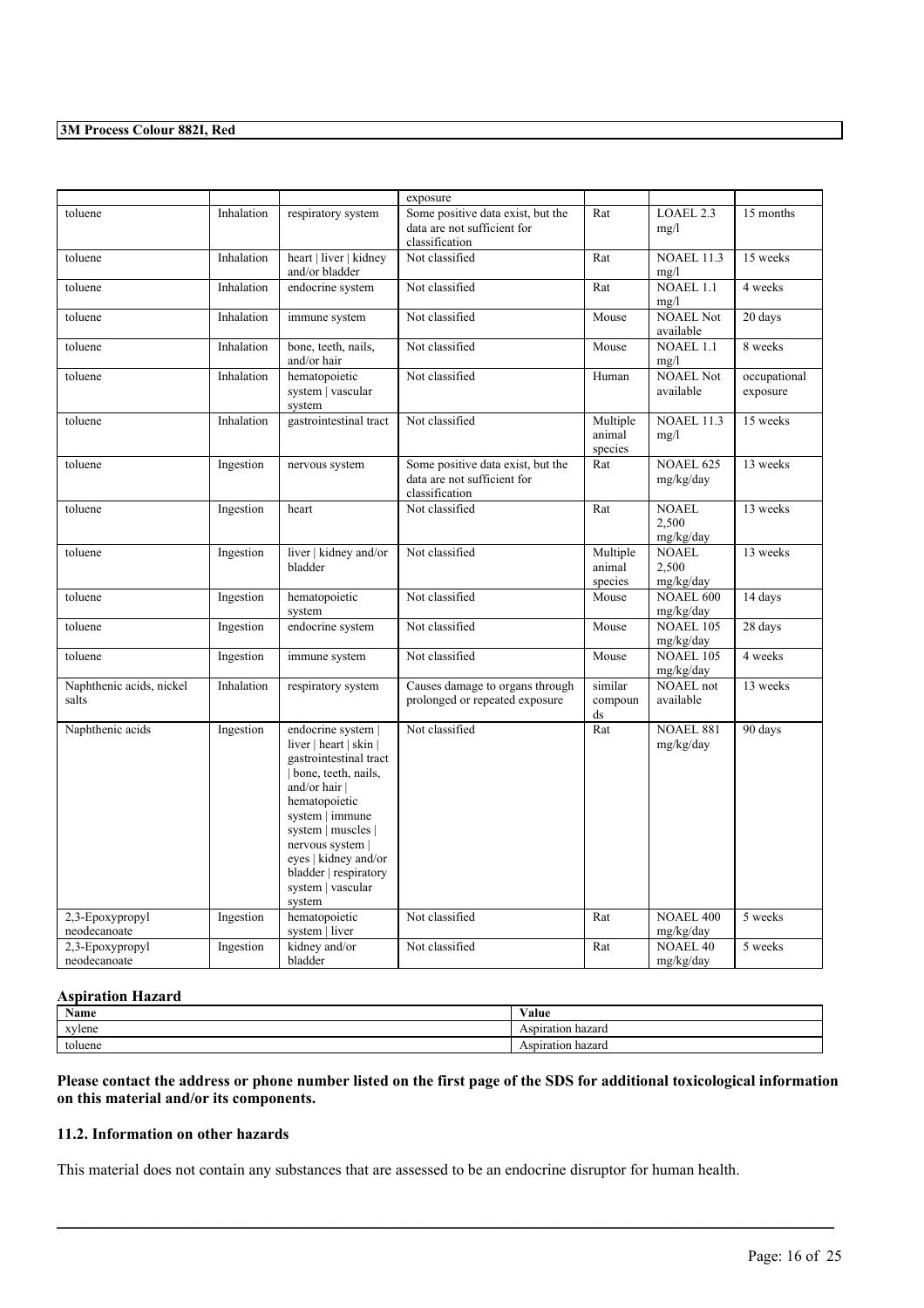# **SECTION 12: Ecological information**

The information below may not agree with the EU material classification in Section 2 and/or the ingredient classifications in Section 3 if specific ingredient classifications are mandated by a competent authority. In addition, statements and data presented in Section 12 are based on UN GHS calculation rules and classifications derived from **3M assessments.**

### **12.1. Toxicity**

No product test data available.

| <b>Material</b>                                                               | CAS#                | Organism         | <b>Type</b>  | <b>Exposure</b> | <b>Test endpoint</b>        | <b>Test result</b>    |
|-------------------------------------------------------------------------------|---------------------|------------------|--------------|-----------------|-----------------------------|-----------------------|
| Propanol, $1$ (or 2)- $(2-$<br>methoxymethylethoxy)-<br>acetate               | 88917-22-0          | Activated sludge | Experimental | 3 hours         | <b>EC50</b>                 | $>1,000 \text{ mg/l}$ |
| Propanol, $1$ (or 2)-(2-<br>methoxymethylethoxy)-<br>acetate                  | 88917-22-0          | Green algae      | Experimental | 72 hours        | <b>EC50</b>                 | $>1,000 \text{ mg/l}$ |
| Propanol, $1$ (or 2)-(2-<br>methoxymethylethoxy)-<br>acetate                  | 88917-22-0          | Rainbow trout    | Experimental | 96 hours        | LC50                        | $111$ mg/l            |
| Propanol, $1$ (or 2)-(2-<br>methoxymethylethoxy)-<br>acetate                  | 88917-22-0          | Water flea       | Experimental | 48 hours        | LC50                        | $1,090$ mg/l          |
| Propanol, $1$ (or 2)-(2-<br>methoxymethylethoxy)-<br>acetate                  | 88917-22-0          | Green algae      | Experimental | 72 hours        | <b>NOEC</b>                 | $1,000 \text{ mg/l}$  |
| $2$ -methoxy-1-<br>methylethyl acetate                                        | $108 - 65 - 6$      | Activated sludge | Experimental | 30 minutes      | Effect<br>Concentration 10% | $>1,000$ mg/l         |
| 2-methoxy-1-<br>methylethyl acetate                                           | 108-65-6            | Green algae      | Experimental | 72 hours        | <b>EC50</b>                 | $>1,000$ mg/l         |
| 2-methoxy-1-<br>methylethyl acetate                                           | 108-65-6            | Rainbow trout    | Experimental | 96 hours        | LC50                        | $134$ mg/l            |
| 2-methoxy-1-<br>methylethyl acetate                                           | 108-65-6            | Water flea       | Experimental | 48 hours        | <b>EC50</b>                 | 370 mg/l              |
| 2-methoxy-1-<br>methylethyl acetate                                           | 108-65-6            | Green algae      | Experimental | 72 hours        | <b>NOEC</b>                 | $1,000 \text{ mg/l}$  |
| 2-methoxy-1-<br>methylethyl acetate                                           | 108-65-6            | Water flea       | Experimental | 21 days         | <b>NOEC</b>                 | $100$ mg/l            |
| cyclohexanone                                                                 | 108-94-1            | Activated sludge | Experimental | 30 minutes      | <b>EC50</b>                 | $>1,000 \text{ mg/l}$ |
| cyclohexanone                                                                 | 108-94-1            | Algae            | Experimental | 72 hours        | <b>EC50</b>                 | 32.9 mg/l             |
| cyclohexanone                                                                 | 108-94-1            | Fathead minnow   | Experimental | 96 hours        | LC50                        | 527 mg/l              |
| cyclohexanone                                                                 | 108-94-1            | Water flea       | Experimental | 24 hours        | EC50                        | $800$ mg/l            |
| cyclohexanone                                                                 | 108-94-1            | Algae            | Experimental | 72 hours        | Effect<br>Concentration 10% | $3.56$ mg/l           |
| Organic pigment (New<br>Jersey Trade Secret<br>Registry # 04499600-<br>5245P) | <b>Trade Secret</b> | Activated sludge | Experimental | 30 minutes      | <b>EC50</b>                 | $>1,000 \text{ mg/l}$ |
| Organic pigment (New<br>Jersey Trade Secret<br>Registry # 04499600-<br>5245P) | <b>Trade Secret</b> | Golden Orfe      | Experimental | 96 hours        | <b>LC50</b>                 | $>10,000$ mg/l        |
| Organic pigment (New<br>Jersey Trade Secret<br>Registry # 04499600-<br>5245P) | <b>Trade Secret</b> | Green Algae      | Experimental | 72 hours        | <b>EC50</b>                 | $>100$ mg/l           |
| Organic pigment (New<br>Jersey Trade Secret                                   | <b>Trade Secret</b> | Water flea       | Experimental | 48 hours        | <b>EC50</b>                 | $>100$ mg/l           |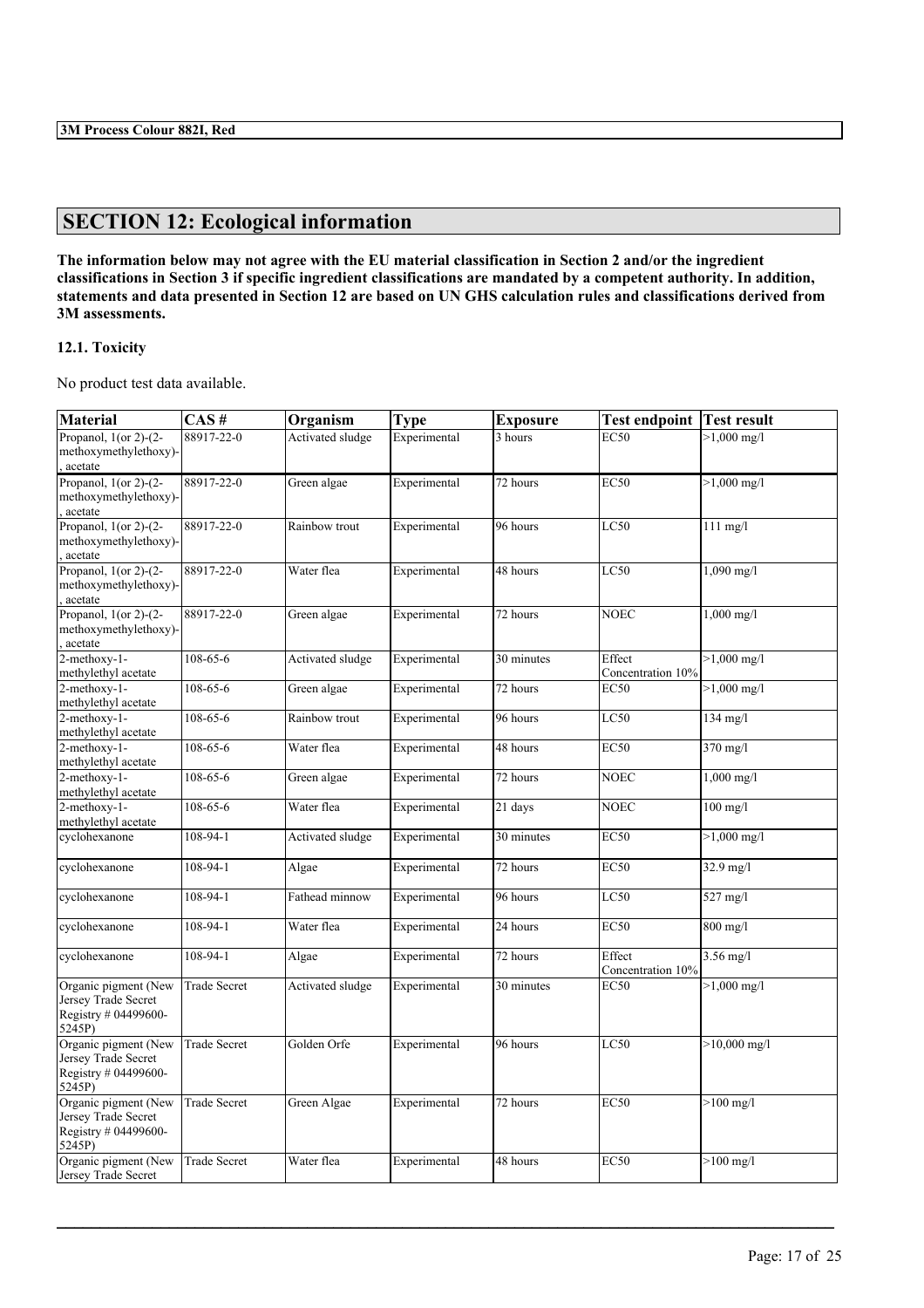| Registry # 04499600-                                              |                     |                  |                                                             |          |             |                     |
|-------------------------------------------------------------------|---------------------|------------------|-------------------------------------------------------------|----------|-------------|---------------------|
| 5245P)<br>Organic pigment (New                                    | <b>Trade Secret</b> | Green Algae      | Experimental                                                | 72 hours | <b>EC50</b> | $100$ mg/l          |
| Jersey Trade Secret                                               |                     |                  |                                                             |          |             |                     |
| Registry # 04499600-                                              |                     |                  |                                                             |          |             |                     |
| 5245P)                                                            |                     |                  |                                                             |          |             |                     |
| Vinyl polymer                                                     | <b>Trade Secret</b> |                  | Data not available<br>or insufficient for<br>classification |          |             | N/A                 |
| xylene                                                            | 1330-20-7           | Activated sludge | Estimated                                                   | 3 hours  | <b>NOEC</b> | $157$ mg/l          |
| xylene                                                            | 1330-20-7           | Green Algae      | Estimated                                                   | 72 hours | <b>EC50</b> | $4.36$ mg/l         |
| xylene                                                            | 1330-20-7           | Rainbow trout    | Estimated                                                   | 96 hours | LC50        | $2.6$ mg/l          |
| xylene                                                            | 1330-20-7           | Water flea       | Estimated                                                   | 48 hours | <b>EC50</b> | 3.82 mg/l           |
| xylene                                                            | 1330-20-7           | Green Algae      | Estimated                                                   | 72 hours | <b>NOEC</b> | $0.44$ mg/l         |
| xylene                                                            | 1330-20-7           | Water flea       | Estimated                                                   | 7 days   | <b>NOEC</b> | $0.96$ mg/l         |
| xylene                                                            | 1330-20-7           | Rainbow trout    | Experimental                                                | 56 days  | <b>NOEC</b> | $>1.3$ mg/l         |
| 3-dodecyl-1-(2,2,6,6-<br>tetramethyl-4-<br>piperidyl)pyrrolidine- | 79720-19-7          | Common Carp      | Experimental                                                | 96 hours | LC50        | $0.097$ mg/l        |
| 2,5-dione<br>n-butyl methacrylate                                 | 97-88-1             | Bacteria         | Experimental                                                | 18 hours | <b>EC50</b> | $>254$ mg/l         |
| n-butyl methacrylate                                              | 97-88-1             | Green Algae      | Experimental                                                | 72 hours | <b>EC50</b> | 31.2 mg/l           |
|                                                                   |                     |                  |                                                             |          |             |                     |
| n-butyl methacrylate                                              | $97 - 88 - 1$       | Medaka           | Experimental                                                | 96 hours | LC50        | $5.6$ mg/l          |
| n-butyl methacrylate                                              | $97 - 88 - 1$       | Water flea       | Experimental                                                | 48 hours | <b>EC50</b> | $25$ mg/l           |
| n-butyl methacrylate                                              | $97 - 88 - 1$       | Green Algae      | Experimental                                                | 72 hours | <b>NOEC</b> | 24.8 mg/l           |
| n-butyl methacrylate                                              | $97 - 88 - 1$       | Water flea       | Experimental                                                | 21 days  | <b>NOEC</b> | $1.1$ mg/l          |
| toluene                                                           | 108-88-3            | Activated sludge | Experimental                                                | 12 hours | IC50        | 292 mg/l            |
| toluene                                                           | $108 - 88 - 3$      | Bacteria         | Experimental                                                | 3 hours  | <b>EC50</b> | 193 mg/l            |
| toluene                                                           | 108-88-3            | Coho Salmon      | Experimental                                                | 96 hours | LC50        | 5.5 mg/l            |
| toluene                                                           | 108-88-3            | Fish other       | Experimental                                                | 96 hours | LC50        | $6.41$ mg/l         |
| toluene                                                           | 108-88-3            | Green Algae      | Experimental                                                | 72 hours | <b>EC50</b> | $12.5 \text{ mg/l}$ |
| toluene                                                           | 108-88-3            | Water flea       | Experimental                                                | 48 hours | <b>EC50</b> | $3.78 \text{ mg}/1$ |
| toluene                                                           | 108-88-3            | Coho salmon      | Experimental                                                | 40 days  | <b>NOEC</b> | $3.2$ mg/l          |
| toluene                                                           | $108 - 88 - 3$      | Water flea       | Experimental                                                | 7 days   | <b>NOEC</b> | $0.74$ mg/l         |
| 2,3-Epoxypropyl<br>neodecanoate                                   | 26761-45-5          | Activated sludge | Experimental                                                | 3 hours  | <b>NOEC</b> | $500$ mg/l          |
| 2.3-Epoxypropyl<br>neodecanoate                                   | 26761-45-5          | Green Algae      | Experimental                                                | 72 hours | EC50        | $2.9$ mg/l          |
| 2,3-Epoxypropyl<br>neodecanoate                                   | 26761-45-5          | Rainbow trout    | Experimental                                                | 96 hours | LC50        | $5 \text{ mg/l}$    |
| 2,3-Epoxypropyl<br>neodecanoate                                   | 26761-45-5          | Water flea       | Experimental                                                | 48 hours | <b>EC50</b> | $4.8$ mg/l          |
| 2,3-Epoxypropyl<br>neodecanoate                                   | 26761-45-5          | Green algae      | Experimental                                                | 96 hours | <b>NOEC</b> | $1$ mg/ $1$         |
| Naphthenic acids                                                  | 1338-24-5           |                  | Data not available<br>or insufficient for                   |          |             | N/A                 |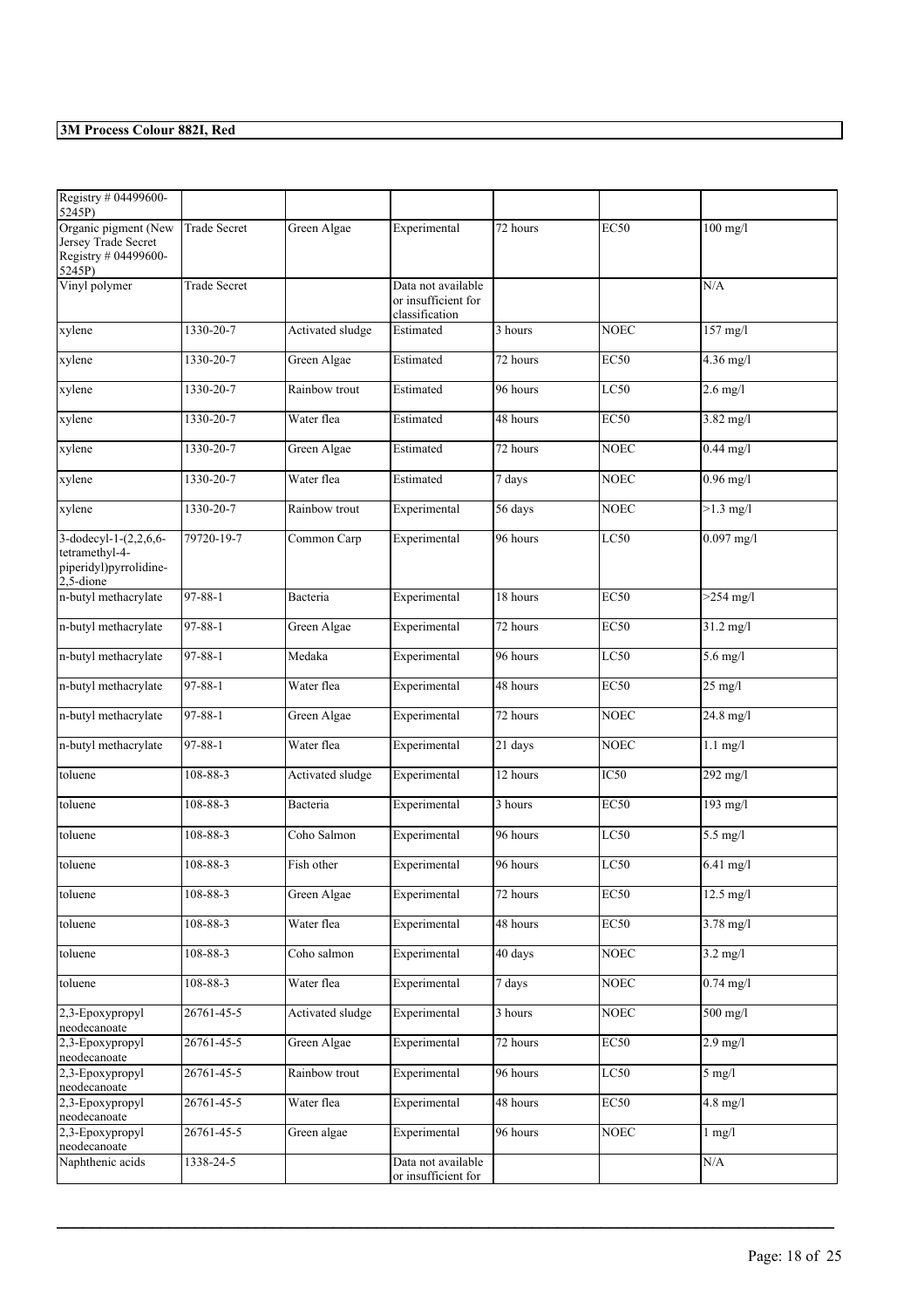|                                   |                   |             | classification |           |      |                      |
|-----------------------------------|-------------------|-------------|----------------|-----------|------|----------------------|
| Naphthenic acids,<br>nickel salts | $161788 - 71 - 4$ | Common Carp | Estimated      | 196 hours | LC50 | $6.9$ mg/l           |
| Naphthenic acids,<br>nickel salts | $161788 - 71 - 4$ | Green Algae | Estimated      | 196 hours | EC50 | $0.034 \text{ mg/l}$ |
| Naphthenic acids,<br>nickel salts | 61788-71-4        | Water flea  | Estimated      | 148 hours | EC50 | $0.069$ mg/l         |

### **12.2. Persistence and degradability**

| <b>Material</b>                                                                   | <b>CAS Nbr</b>      | <b>Test type</b>                  | <b>Duration</b>      | <b>Study Type</b>                 | <b>Test result</b>             | Protocol                                         |
|-----------------------------------------------------------------------------------|---------------------|-----------------------------------|----------------------|-----------------------------------|--------------------------------|--------------------------------------------------|
| Propanol, $1$ (or 2)-(2-<br>methoxymethylethoxy)-,<br>acetate                     | 88917-22-0          | Estimated<br>Biodegradation       | 28 days              | Dissolv. Organic<br>Carbon Deplet | 90 %removal<br>of DOC          | OECD 301F - Manometric<br>respirometry           |
| 2-methoxy-1-methylethyl<br>acetate                                                | 108-65-6            | Experimental<br>Biodegradation    | 28 days              | <b>BOD</b>                        | 87.2%<br><b>BOD/ThBOD</b>      | OECD 301C - MITI test (I)                        |
| cyclohexanone                                                                     | 108-94-1            | Experimental<br>Biodegradation    | 14 days              | <b>BOD</b>                        | 87%<br><b>BOD/ThBOD</b>        | OECD 301C - MITI test (I)                        |
| Organic pigment (New<br>Jersey Trade Secret<br>Registry # 04499600-<br>5245P)     | <b>Trade Secret</b> | Experimental<br>Biodegradation    | 28 days              | <b>BOD</b>                        | $0-10%$<br><b>BOD/ThBOD</b>    | OECD 301F - Manometric<br>respirometry           |
| Vinyl polymer                                                                     | <b>Trade Secret</b> | Data not availbl-<br>insufficient |                      |                                   | N/A                            |                                                  |
| xylene                                                                            | 1330-20-7           | Experimental<br>Photolysis        |                      | Photolytic half-life<br>(in air)  | 1.4 days (t $1/2$ )            |                                                  |
| xylene                                                                            | 1330-20-7           | Experimental<br>Biodegradation    | 28 days              | <b>BOD</b>                        | $90 - 98%$<br><b>BOD/ThBOD</b> | OECD 301F - Manometric<br>respirometry           |
| 3-dodecyl-1- $(2,2,6,6-$<br>tetramethyl-4-<br>piperidyl)pyrrolidine-2,5-<br>dione | 79720-19-7          | Experimental<br>Biodegradation    | 28 days              | CO2 evolution                     | $\sqrt{0}$ % weight            | OECD 301B - Modified<br>sturm or CO <sub>2</sub> |
| n-butyl methacrylate                                                              | 97-88-1             | Experimental<br>Biodegradation    | $\overline{28}$ days | <b>BOD</b>                        | 88 %<br><b>BOD/ThBOD</b>       | OECD 301C - MITI test (I)                        |
| toluene                                                                           | 108-88-3            | Experimental<br>Photolysis        |                      | Photolytic half-life<br>(in air)  | 5.2 days (t 1/2)               | Non-standard method                              |
| toluene                                                                           | 108-88-3            | Experimental<br>Biodegradation    | 20 days              | <b>BOD</b>                        | 80 %<br><b>BOD/ThBOD</b>       |                                                  |
| 2,3-Epoxypropyl<br>neodecanoate                                                   | 26761-45-5          | Experimental<br>Hydrolysis        |                      | Half-life $(t 1/2)$               | 9.9 days (t 1/2)               | Non-standard method                              |
| 2,3-Epoxypropyl<br>neodecanoate                                                   | 26761-45-5          | Experimental<br>Biodegradation    | 28 days              | <b>BOD</b>                        | 11.6 $%$ weight                | OECD 301F - Manometric<br>respirometry           |
| Naphthenic acids                                                                  | 1338-24-5           | Data not availbl-<br>insufficient |                      |                                   | N/A                            |                                                  |
| Naphthenic acids, nickel<br>salts                                                 | 61788-71-4          | Data not availbl-<br>insufficient |                      |                                   | N/A                            |                                                  |

### **12.3 : Bioaccumulative potential**

| <b>Material</b>                                                                  | Cas No.             | Test type                                                   | Duration | <b>Study Type</b>         | <b>Test result</b> | <b>Protocol</b>                               |
|----------------------------------------------------------------------------------|---------------------|-------------------------------------------------------------|----------|---------------------------|--------------------|-----------------------------------------------|
| Propanol, $1$ (or 2)- $(2-$<br>methoxymethylethoxy)-,<br>acetate                 | 88917-22-0          | Experimental<br><b>Bioconcentration</b>                     |          | Log Kow                   | 10.61              | Non-standard method                           |
| 2-methoxy-1-methylethyl<br>acetate                                               | 108-65-6            | Experimental<br>Bioconcentration                            |          | Log Kow                   | 10.36              | Non-standard method                           |
| cyclohexanone                                                                    | 108-94-1            | Experimental<br>Bioconcentration                            |          | Log Kow                   | 10.86              | Non-standard method                           |
| Organic pigment (New<br>Jersey Trade Secret<br>Registry $\#$ 04499600-<br>5245P) | <b>Trade Secret</b> | Estimated<br>Bioconcentration                               |          | Bioaccumulation<br>factor | 16.8               | Estimated: Bioconcentration<br><b>Ifactor</b> |
| Vinyl polymer                                                                    | <b>Trade Secret</b> | Data not available<br>or insufficient for<br>classification | N/A      | N/A                       | N/A                | N/A                                           |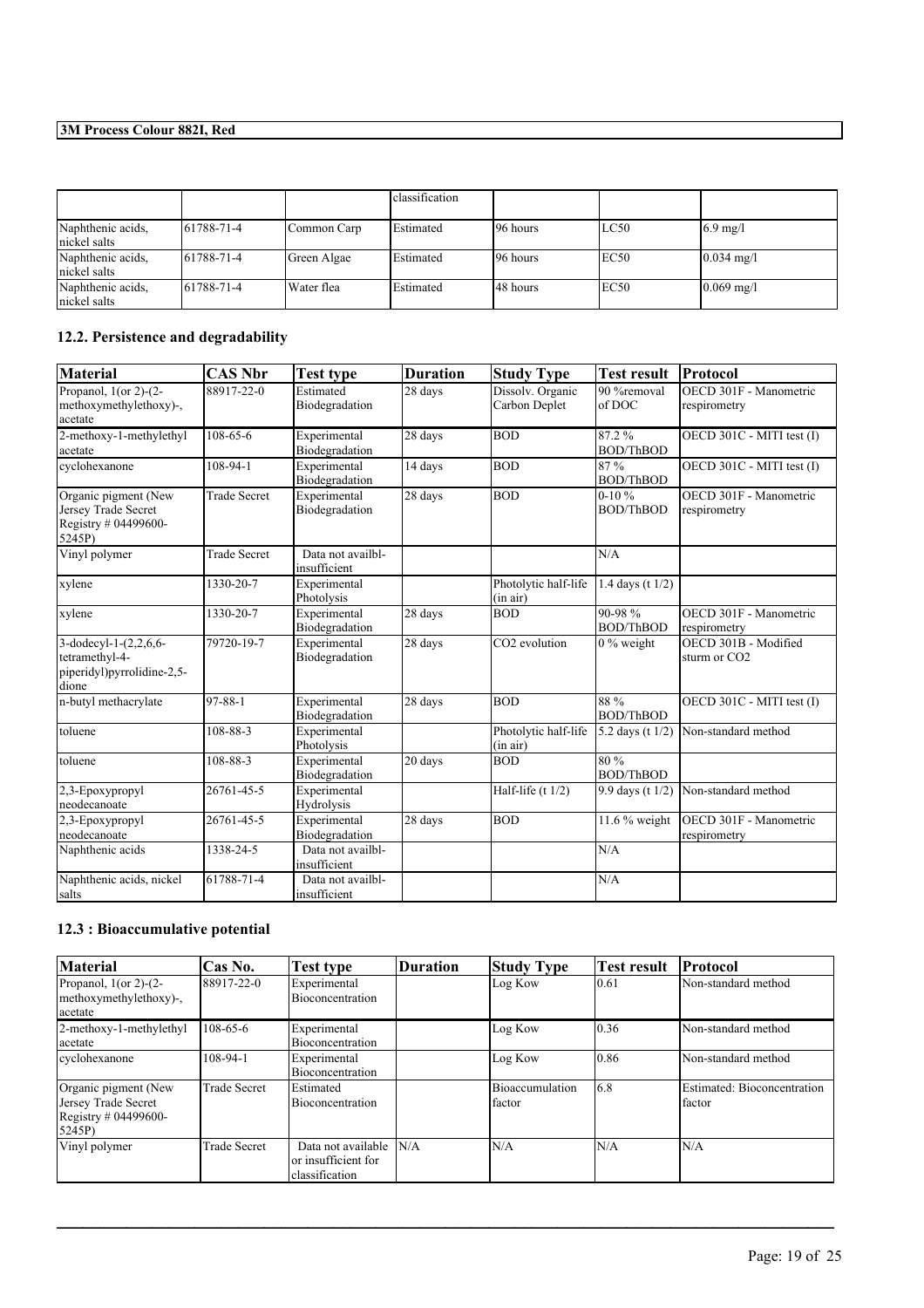| xylene                                                                            | 1330-20-7     | Experimental BCF - 56 days<br>Rainbow Trout                 |     | Bioaccumulation<br>factor | 125.9 |                                       |
|-----------------------------------------------------------------------------------|---------------|-------------------------------------------------------------|-----|---------------------------|-------|---------------------------------------|
| 3-dodecyl-1- $(2,2,6,6-$<br>tetramethyl-4-<br>piperidyl)pyrrolidine-2,5-<br>dione | 79720-19-7    | Data not available<br>or insufficient for<br>classification | N/A | N/A                       | N/A   | N/A                                   |
| n-butyl methacrylate                                                              | $97 - 88 - 1$ | Experimental<br><b>Bioconcentration</b>                     |     | Log Kow                   | 2.88  | Non-standard method                   |
| toluene                                                                           | 108-88-3      | Experimental<br>Bioconcentration                            |     | Log Kow                   | 2.73  | Non-standard method                   |
| 2,3-Epoxypropyl<br>neodecanoate                                                   | 26761-45-5    | Estimated<br><b>Bioconcentration</b>                        |     | Bioaccumulation<br>factor | 28    | Estimated: Bioconcentration<br>factor |
| Naphthenic acids                                                                  | 1338-24-5     | Experimental BCF - 10 days<br><b>Rainbow Trout</b>          |     | Bioaccumulation<br>factor | 4     | Non-standard method                   |
| Naphthenic acids, nickel<br>salts                                                 | 61788-71-4    | Data not available<br>or insufficient for<br>classification | N/A | N/A                       | N/A   | N/A                                   |

### **12.4. Mobility in soil**

| <b>Material</b>                                                                  | <b>Cas No.</b> | Test type                             | <b>Study Type</b> | Test result  | Protocol                                  |
|----------------------------------------------------------------------------------|----------------|---------------------------------------|-------------------|--------------|-------------------------------------------|
| $3-dodecyl-1-(2,2,6,6-$<br>tetramethyl-4-<br>piperidyl)pyrrolidine-2,5-<br>dione | 179720-19-7    | Estimated<br>Mobility in Soil         | Koc               | 300 l/kg     | ACD/Labs ChemSketch™                      |
| $2,3$ -Epoxypropyl<br>neodecanoate                                               | 26761-45-5     | Experimental<br>Mobility in Soil      | Koc               | $143$ $1/kg$ | OECD 121 Estim. of Koc by<br><b>IHPLC</b> |
| Naphthenic acids, nickel<br>salts                                                | 61788-71-4     | <b>IEstimated</b><br>Mobility in Soil | Koc               | $<$ 3 l/kg   | lACD/Labs ChemSketch™                     |

#### **12.5. Results of the PBT and vPvB assessment**

This material does not contain any substances that are assessed to be a PBT or vPvB

#### **12.6. Endocrine disrupting properties**

This material does not contain any substances that are assessed to be an endocrine disruptor for environmental effects

#### **12.7. Other adverse effects**

No information available.

### **SECTION 13: Disposal considerations**

#### **13.1 Waste treatment methods**

Dispose of contents/ container in accordance with the local/regional/national/international regulations.

Incinerate in a permitted waste incineration facility. Combustion products will include halogen acid (HCl/HF/HBr). Facility must be capable of handling halogenated materials. As a disposal alternative, utilize an acceptable permitted waste disposal facility. Empty drums/barrels/containers used for transporting and handling hazardous chemicals (chemical substances/mixtures/preparations classified as Hazardous as per applicable regulations) shall be considered, stored, treated & disposed of as hazardous wastes unless otherwise defined by applicable waste regulations. Consult with the respective regulating authorities to determine the available treatment and disposal facilities.

The coding of a waste stream is based on the application of the product by the consumer. Since this is out of the control of 3M, no waste code(s) for products after use will be provided. Please refer to the European Waste Code (EWC - 2000/532/EC and amendments) to assign the correct waste code to your waste stream. Ensure national and/or regional regulations are complied with and always use a licensed waste contractor.

 $\mathcal{L}_\mathcal{L} = \mathcal{L}_\mathcal{L} = \mathcal{L}_\mathcal{L} = \mathcal{L}_\mathcal{L} = \mathcal{L}_\mathcal{L} = \mathcal{L}_\mathcal{L} = \mathcal{L}_\mathcal{L} = \mathcal{L}_\mathcal{L} = \mathcal{L}_\mathcal{L} = \mathcal{L}_\mathcal{L} = \mathcal{L}_\mathcal{L} = \mathcal{L}_\mathcal{L} = \mathcal{L}_\mathcal{L} = \mathcal{L}_\mathcal{L} = \mathcal{L}_\mathcal{L} = \mathcal{L}_\mathcal{L} = \mathcal{L}_\mathcal{L}$ 

### **EU waste code (product as sold)**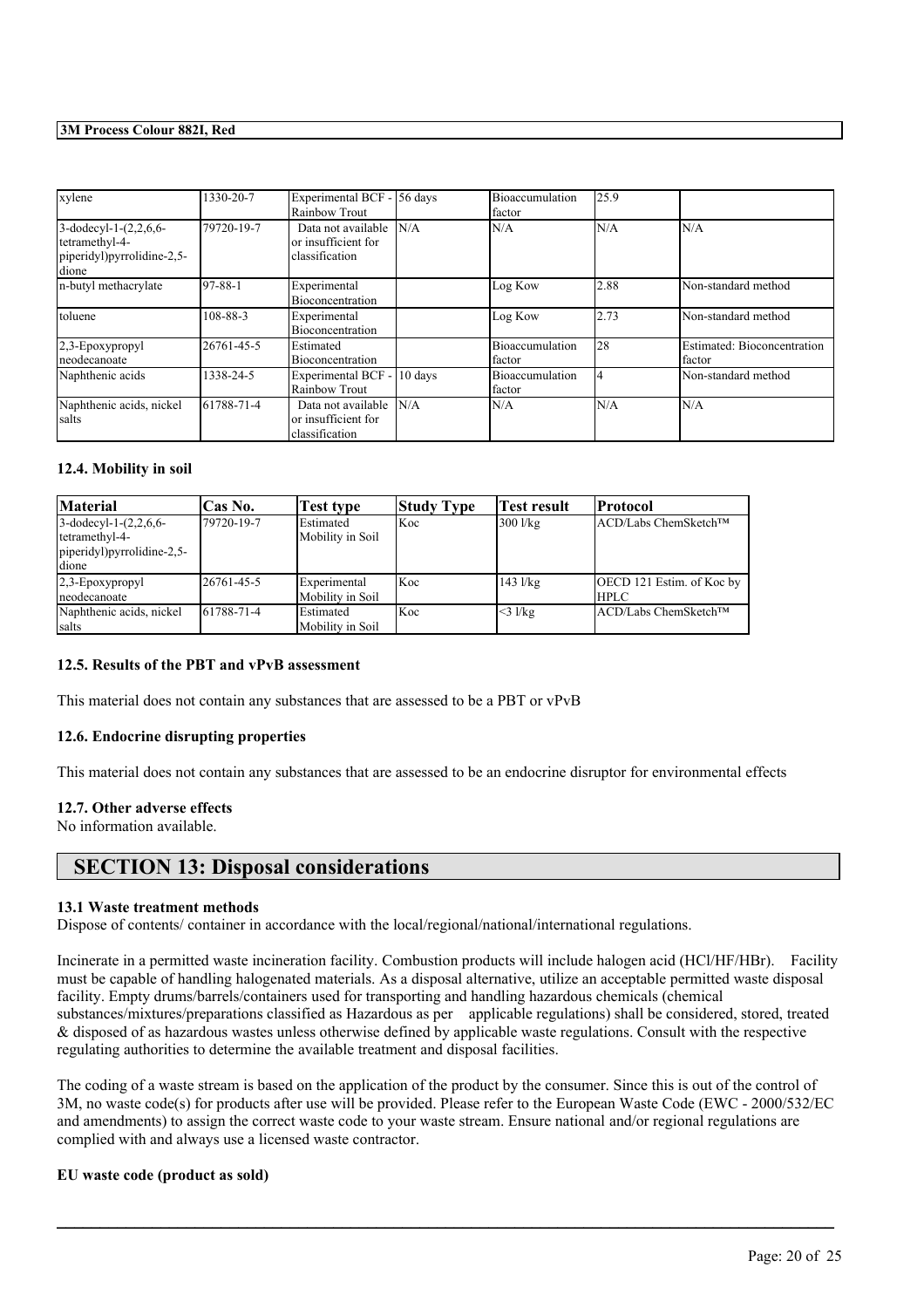080312\* Waste ink containing dangerous substances

# **SECTION 14: Transportation information**

|                                                                                 | Ground<br><b>Transport</b><br>(ADR)                                          | <b>Air Transport (IATA)</b>                                                  | <b>Marine</b><br><b>Transport</b><br>(IMDG)                                  |
|---------------------------------------------------------------------------------|------------------------------------------------------------------------------|------------------------------------------------------------------------------|------------------------------------------------------------------------------|
| 14.1 UN number                                                                  | <b>UN1210</b>                                                                | <b>UN1210</b>                                                                | <b>UN1210</b>                                                                |
| 14.2 UN proper shipping<br>name                                                 | PRINTING INK                                                                 | PRINTING INK                                                                 | PRINTING INK                                                                 |
| 14.3 Transport hazard<br>class(es)                                              | 3                                                                            | 3                                                                            | $\overline{3}$                                                               |
| 14.4 Packing group                                                              | III                                                                          | III                                                                          | III                                                                          |
| 14.5 Environmental hazards                                                      | Not Environmentally<br>Hazardous                                             | Not applicable                                                               | Not a Marine Pollutant                                                       |
| 14.6 Special precautions for<br>user                                            | Please refer to the other<br>sections of the SDS for<br>further information. | Please refer to the other<br>sections of the SDS for further<br>information. | Please refer to the other<br>sections of the SDS for<br>further information. |
| 14.7 Transport in bulk<br>according to Annex II of<br>Marpol 73/78 and IBC Code | No data available.                                                           | No Data Available                                                            | No Data Available                                                            |
| <b>Control Temperature</b>                                                      | No data available.                                                           | No Data Available                                                            | No Data Available                                                            |
| <b>Emergency Temperature</b>                                                    | No data available.                                                           | No Data Available                                                            | No Data Available                                                            |
| <b>ADR Tunnel Code</b>                                                          | (E)                                                                          | Not Applicable                                                               | Not Applicable                                                               |
| <b>ADR Classification Code</b>                                                  | F1                                                                           | Not Applicable                                                               | Not Applicable                                                               |
| <b>ADR Transport Category</b>                                                   | $\mathfrak{Z}$                                                               | Not Applicable                                                               | Not Applicable                                                               |
| <b>ADR Multiplier</b>                                                           | $\mathbf{0}$                                                                 | $\mathbf{0}$                                                                 | $\theta$                                                                     |
| <b>IMDG Segregation Code</b>                                                    | Not applicable.                                                              | Not Applicable                                                               | <b>NONE</b>                                                                  |
| <b>Transport not Permitted</b>                                                  | Not applicable.                                                              | Not Applicable                                                               | Not Applicable                                                               |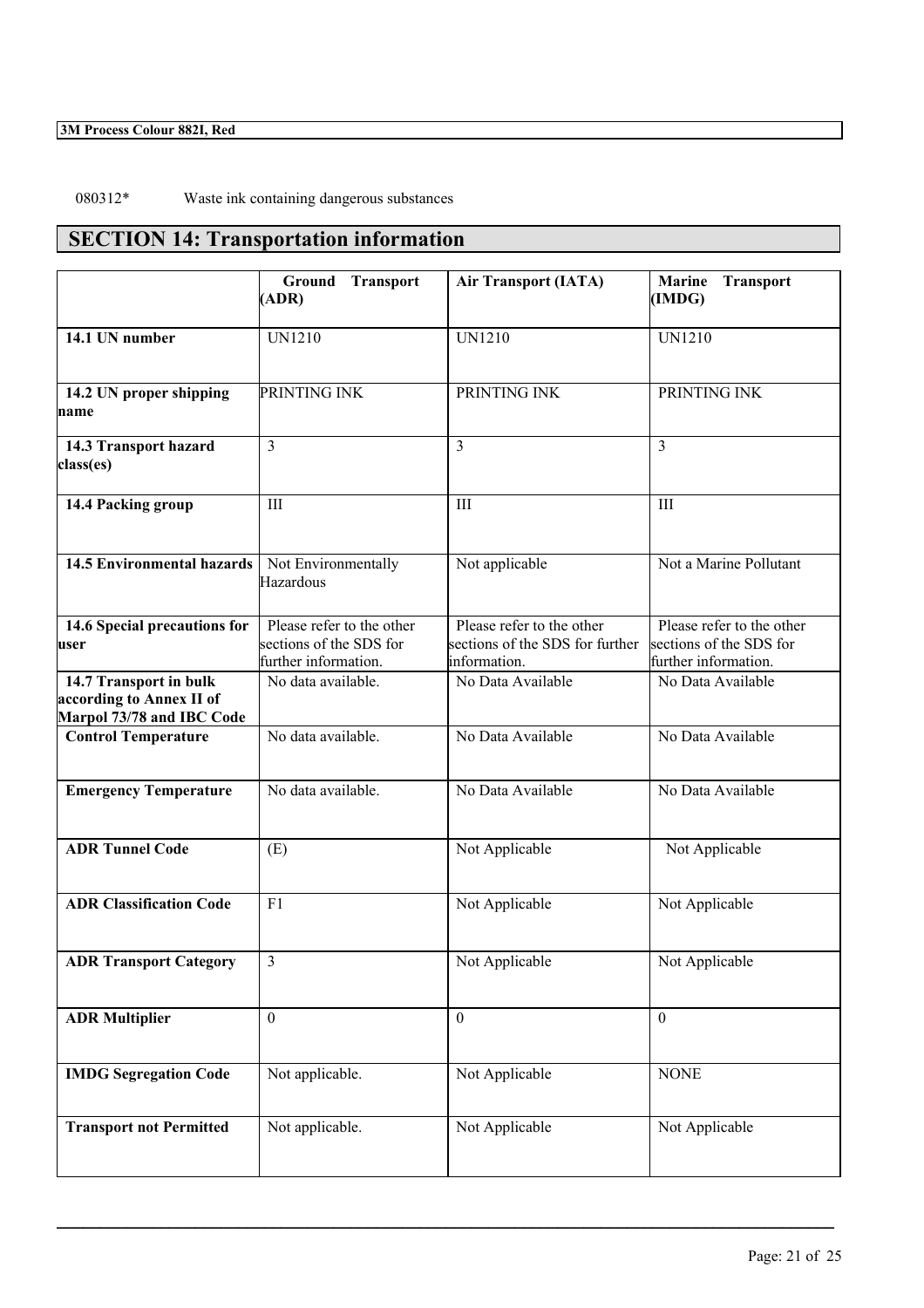Please contact the address or phone number listed on the first page of the SDS for additional information on the transport/shipment of the material by rail (RID) or inland waterways (ADN).

### **SECTION 15: Regulatory information**

### **15.1. Safety, health and environmental regulations/legislation specific for the substance or mixture**

| Carcinogenicity |                |                         |                             |
|-----------------|----------------|-------------------------|-----------------------------|
| Ingredient      | <b>CAS Nbr</b> | <b>Classification</b>   | <b>Regulation</b>           |
| cyclohexanone   | $108-94-1$     | Gr. 3: Not classifiable | <b>International Agency</b> |
|                 |                |                         | for Research on Cancer      |
| toluene         | 108-88-3       | Gr. 3: Not classifiable | <b>International Agency</b> |
|                 |                |                         | for Research on Cancer      |
| xylene          | 1330-20-7      | Gr. 3: Not classifiable | <b>International Agency</b> |
|                 |                |                         | for Research on Cancer      |

#### **Restrictions on the manufacture, placing on the market and use:**

The following substance(s) contained in this product is/are subject through Annex XVII of REACH regulation to restrictions on the manufacture, placing on the market and use when present in certain dangerous substances, mixtures and articles. Users of this product are required to comply with the restrictions placed upon it by the aforementioned provision.

| Ingredient                                     | <b>CAS Nbr</b> |  |
|------------------------------------------------|----------------|--|
| toluene                                        | 108-88-3       |  |
| Restriction status: listed in REACH Annex XVII |                |  |

Restricted uses: See Annex XVII to Regulation (EC) No 1907/2006 for Conditions of Restriction

### **15.2. Chemical Safety Assessment**

A chemical safety assessment has not been carried out for this mixture. Chemical safety assessments for the contained substances may have been carried out by the registrants of the substances in accordance with Regulation (EC) No 1907/2006, as amended.

 $\mathcal{L}_\mathcal{L} = \mathcal{L}_\mathcal{L} = \mathcal{L}_\mathcal{L} = \mathcal{L}_\mathcal{L} = \mathcal{L}_\mathcal{L} = \mathcal{L}_\mathcal{L} = \mathcal{L}_\mathcal{L} = \mathcal{L}_\mathcal{L} = \mathcal{L}_\mathcal{L} = \mathcal{L}_\mathcal{L} = \mathcal{L}_\mathcal{L} = \mathcal{L}_\mathcal{L} = \mathcal{L}_\mathcal{L} = \mathcal{L}_\mathcal{L} = \mathcal{L}_\mathcal{L} = \mathcal{L}_\mathcal{L} = \mathcal{L}_\mathcal{L}$ 

### **SECTION 16: Other information**

#### **List of relevant H statements**

| H <sub>225</sub>  | Highly flammable liquid and vapour.                                        |
|-------------------|----------------------------------------------------------------------------|
| H <sub>226</sub>  | Flammable liquid and vapour.                                               |
| H <sub>3</sub> 02 | Harmful if swallowed.                                                      |
| H <sub>304</sub>  | May be fatal if swallowed and enters airways.                              |
| H312              | Harmful in contact with skin.                                              |
| H314              | Causes severe skin burns and eye damage.                                   |
| H315              | Causes skin irritation.                                                    |
| H317              | May cause an allergic skin reaction.                                       |
| H318              | Causes serious eye damage.                                                 |
| H319              | Causes serious eye irritation.                                             |
| H332              | Harmful if inhaled.                                                        |
| H334              | May cause allergy or asthma symptoms or breathing difficulties if inhaled. |
| H335              | May cause respiratory irritation.                                          |
| H336              | May cause drowsiness or dizziness.                                         |
| H341              | Suspected of causing genetic defects.                                      |
| H350i             | May cause cancer by inhalation.                                            |
| H361d             | Suspected of damaging the unborn child.                                    |
|                   |                                                                            |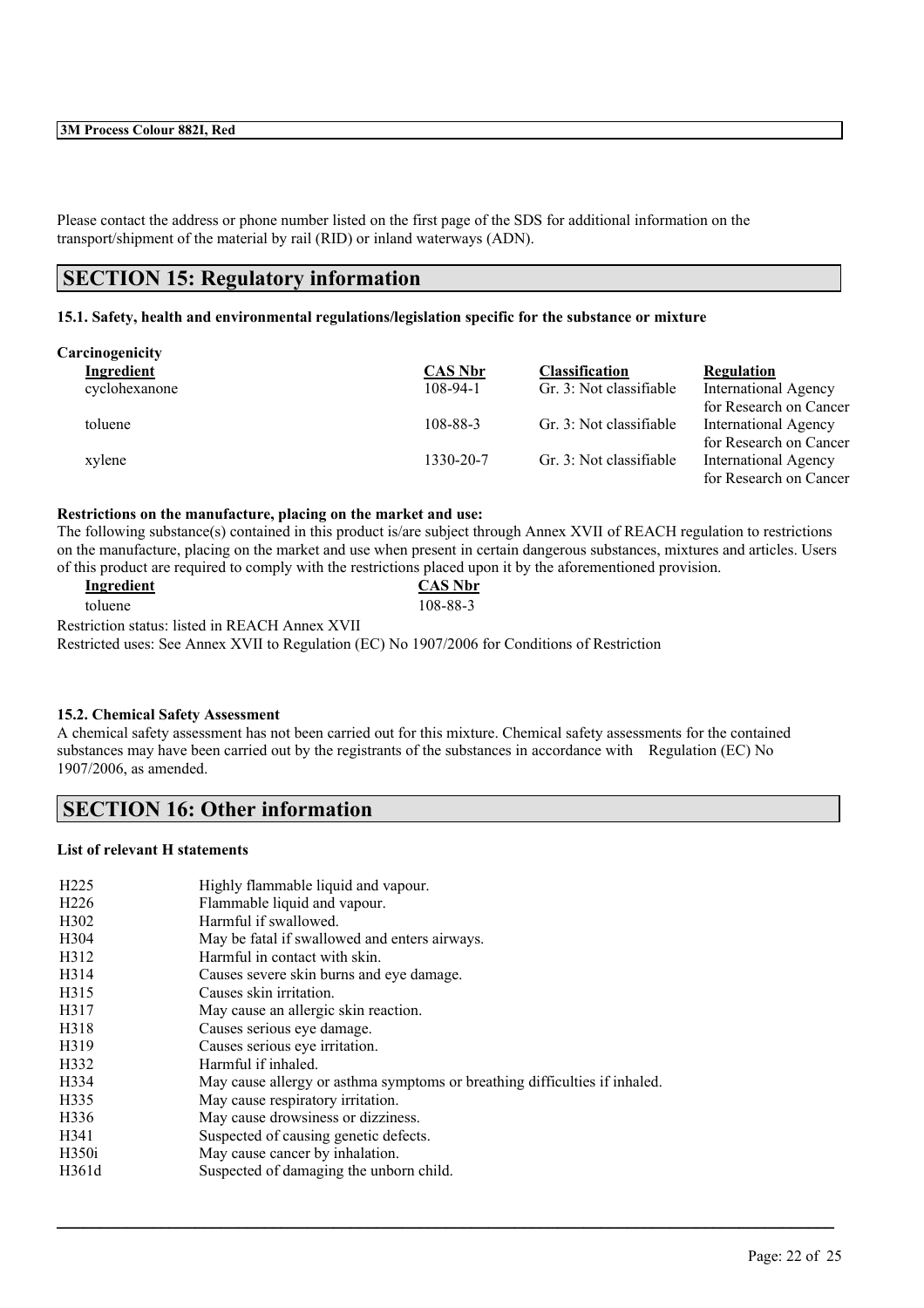- H372 Causes damage to organs through prolonged or repeated exposure.
- H373 May cause damage to organs through prolonged or repeated exposure.
- H400 Very toxic to aquatic life.
- H410 Very toxic to aquatic life with long lasting effects.
- H411 Toxic to aquatic life with long lasting effects.
- H412 Harmful to aquatic life with long lasting effects.

#### **Revision information:**

EU Section 09: pH information information was added.

Professional Use of Coatings: Section 16: Annex information was modified.

Section 1: Emergency telephone information was modified.

CLP: Ingredient table information was modified.

Label: CLP Classification information was modified.

Label: CLP Percent Unknown information was added.

Label: CLP Precautionary - Disposal information was deleted.

Label: CLP Precautionary - Prevention information was modified.

Label: CLP Precautionary - Response information was modified.

Label: Graphic information was modified.

Label: Signal Word information was modified.

Section 02: SDS Elements: CLP Supplemental Precautionary Statements information was added.

Section 03: Composition table % Column heading information was added.

Section 3: Composition/ Information of ingredients table information was modified.

Section 03: Substance not applicable information was added.

Section 04: First Aid - Symptoms and Effects (CLP) information was added.

Section 4: First aid for eye contact information information was modified.

Section 04: Information on toxicological effects information was modified.

Section 5: Fire - Advice for fire fighters information information was modified.

Section 5: Hazardous combustion products table information was modified.

Section 6: Accidental release clean-up information information was modified.

Section 7: Precautions safe handling information information was modified.

Section 8: DNEL table row information was modified.

Section 8: Eye protection information information was deleted.

Section 8: Eye/face protection information information was added.

Section 8: Occupational exposure limit table information was modified.

Section 8: Personal Protection - Eye information information was added.

Section 8: PNEC table row information was modified.

Section 9: Evaporation Rate information information was deleted.

Section 9: Explosive properties information information was deleted.

Section 09: Kinematic Viscosity information information was added.

Section 9: Melting point information information was modified.

Section 9: Oxidising properties information information was deleted.

Section 9: pH information information was deleted.

Section 9: Property description for optional properties information was modified.

Section 9: Vapour density value information was added.

Section 9: Vapour density value information was deleted.

Section 9: Viscosity information information was deleted.

Section 11: Acute Toxicity table information was modified.

Section 11: Aspiration Hazard Table information was modified.

Section 11: Carcinogenicity Table information was modified.

Section 11: Classification disclaimer information was modified.

Section 11: Germ Cell Mutagenicity Table information was modified.

Section 11: Health Effects - Eye information information was modified.

Section 11: Health Effects - Inhalation information information was modified.

Lactation Table information was modified.

Section 11: No endocrine disruptor information available warning information was added.

 $\mathcal{L}_\mathcal{L} = \mathcal{L}_\mathcal{L} = \mathcal{L}_\mathcal{L} = \mathcal{L}_\mathcal{L} = \mathcal{L}_\mathcal{L} = \mathcal{L}_\mathcal{L} = \mathcal{L}_\mathcal{L} = \mathcal{L}_\mathcal{L} = \mathcal{L}_\mathcal{L} = \mathcal{L}_\mathcal{L} = \mathcal{L}_\mathcal{L} = \mathcal{L}_\mathcal{L} = \mathcal{L}_\mathcal{L} = \mathcal{L}_\mathcal{L} = \mathcal{L}_\mathcal{L} = \mathcal{L}_\mathcal{L} = \mathcal{L}_\mathcal{L}$ 

Section 11: Reproductive Hazards information information was deleted.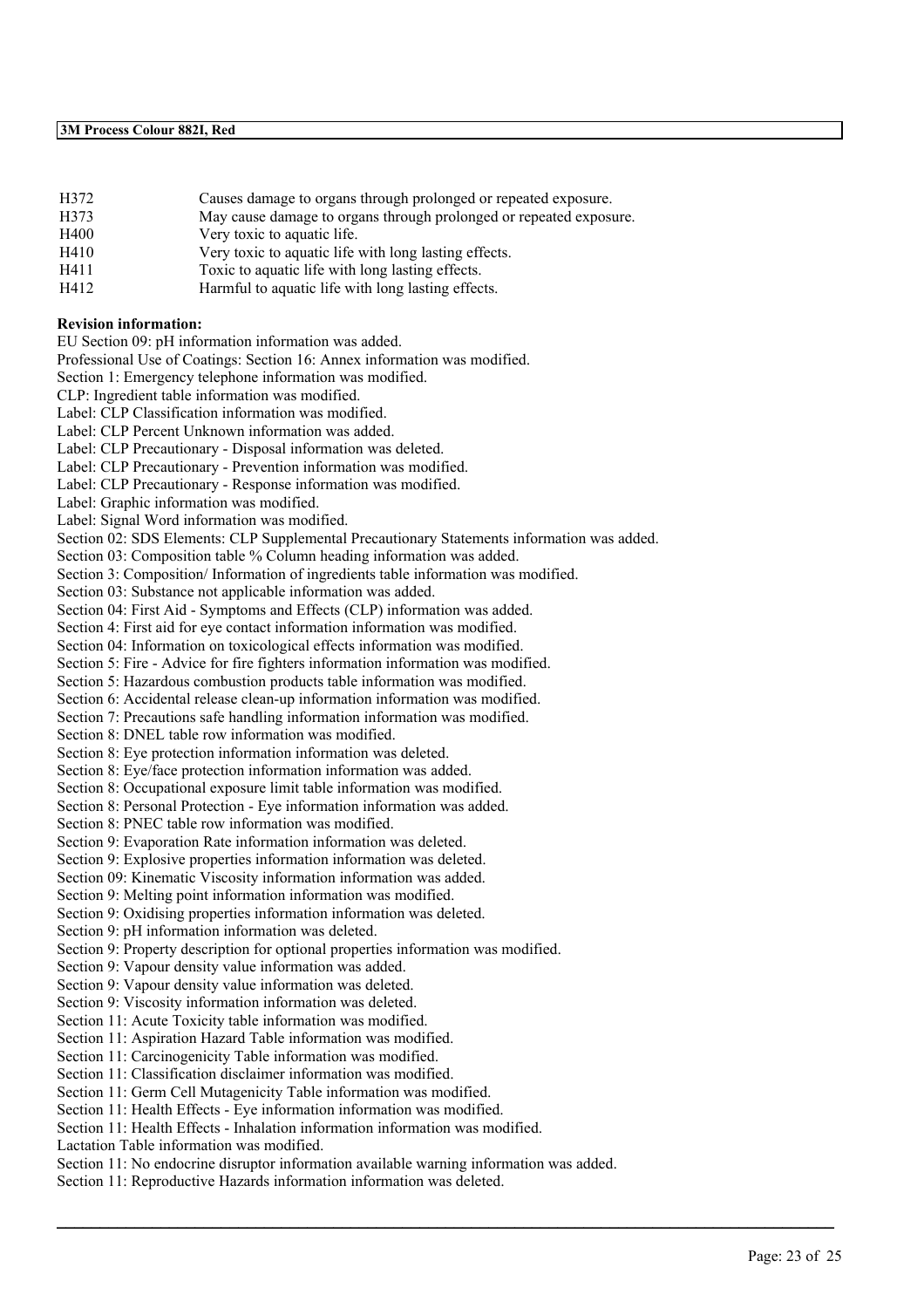Section 11: Reproductive Toxicity Table information was modified. Section 11: Reproductive/developmental effects information information was added. Section 11: Respiratory Sensitization Table information was added. Section 11: Respiratory Sensitization text information was deleted. Section 11: Serious Eye Damage/Irritation Table information was modified. Section 11: Skin Corrosion/Irritation Table information was modified. Section 11: Skin Sensitization Table information was modified. Section 11: Target Organs - Repeated Table information was modified. Section 11: Target Organs - Single Table information was modified. Section 12: 12.6. Endocrine Disrupting Properties information was added. Section 12: 12.7. Other adverse effects information was modified. Section 12: Component ecotoxicity information information was modified. Section 12: Contact manufacturer for more detail. information was deleted. Section 12: Mobility in soil information information was added. Section 12: No endocrine disruptor information available warning information was added. Section 12: Persistence and Degradability information information was modified. Section 12:Bioccumulative potential information information was modified. Section 14 Classification Code – Main Heading information was added. Section 14 Classification Code – Regulation Data information was added. Section 14 Control Temperature – Main Heading information was added. Section 14 Control Temperature – Regulation Data information was added. Section 14 Disclaimer Information information was added. Section 14 Emergency Temperature – Main Heading information was added. Section 14 Emergency Temperature – Regulation Data information was added. Section 14 Hazard Class + Sub Risk – Main Heading information was added. Section 14 Hazard Class + Sub Risk – Regulation Data information was added. Section 14 Hazardous/Not Hazardous for Transportation information was added. Section 14 Multiplier – Main Heading information was added. Section 14 Multiplier – Regulation Data information was added. Section 14 Other Dangerous Goods – Main Heading information was added. Section 14 Other Dangerous Goods – Regulation Data information was added. Section 14 Packing Group – Main Heading information was added. Section 14 Packing Group – Regulation Data information was added. Section 14 Proper Shipping Name information was added. Section 14 Regulations – Main Headings information was added. Section 14 Segregation – Regulation Data information was added. Section 14 Segregation Code – Main Heading information was added. Section 14 Special Precautions – Main Heading information was added. Section 14 Special Precautions – Regulation Data information was added. Section 14 Transport Category – Main Heading information was added. Section 14 Transport Category – Regulation Data information was added. Section 14 Transport in bulk – Regulation Data information was added. Section 14 Transport in bulk according to Annex II of Marpol and the IBC Code – Main Heading information was added. Section 14 Transport Not Permitted – Main Heading information was added. Section 14 Transport Not Permitted – Regulation Data information was added. Section 14 Tunnel Code – Main Heading information was added. Section 14 Tunnel Code – Regulation Data information was added. Section 14 UN Number Column data information was added. Section 14 UN Number information was added. Section 15: Carcinogenicity information information was modified. Section 15: Restrictions on manufacture ingredients information information was modified. Two-column table displaying the unique list of H Codes and statements (std phrases) for all components of the given material. information was modified.

 $\mathcal{L}_\mathcal{L} = \mathcal{L}_\mathcal{L} = \mathcal{L}_\mathcal{L} = \mathcal{L}_\mathcal{L} = \mathcal{L}_\mathcal{L} = \mathcal{L}_\mathcal{L} = \mathcal{L}_\mathcal{L} = \mathcal{L}_\mathcal{L} = \mathcal{L}_\mathcal{L} = \mathcal{L}_\mathcal{L} = \mathcal{L}_\mathcal{L} = \mathcal{L}_\mathcal{L} = \mathcal{L}_\mathcal{L} = \mathcal{L}_\mathcal{L} = \mathcal{L}_\mathcal{L} = \mathcal{L}_\mathcal{L} = \mathcal{L}_\mathcal{L}$ 

Sectio 16: UK disclaimer information was deleted.